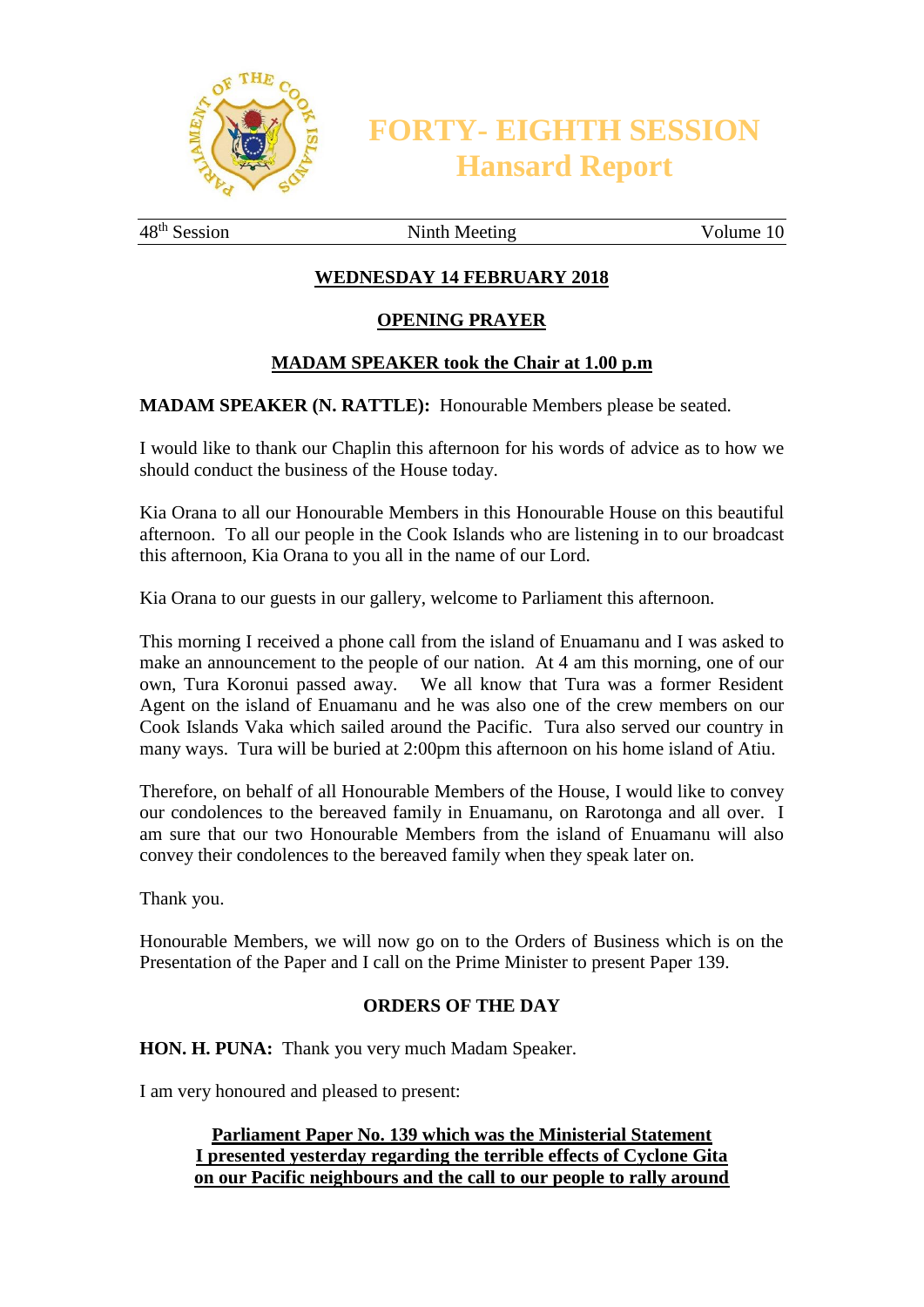# **the radiothon that is planned for next Thursday**

I thank the Honourable Member for Murienua for his complimentary comment yesterday afternoon but I would leave this open so that if Members feel the need to speak to it, then they are most welcome to do that Madam Speaker.

I now lay this on the Table.

**MADAM SPEAKER:** Thank you very much Honourable Prime Minister. We will now go on to Question Time and it is for half an hour today.

# **QUESTION TIME**

I see the Honourable James Beer.

**MR J. BEER:** Thank you Madam Speaker and good afternoon to all our Members of Parliament. To you Madam Speaker and to the staff of Parliament, Kia Orana and good afternoon.

Madam Speaker, my question is to the Minister for Infrastructure Cook Islands (ICI). In yesterday's Question Time, he mentioned that there was a private company that have provided the bitumen truck to the Ministry in which he is in charge of.

Can the Minister please advise this House whether or not that private bitumen truck owned by a private company went through any procurement process in relation to the works that they are doing for ICI and whether or not that fell within the armpit of the procurement policy of MFEM?

**MADAM SPEAKER:** Thank you and I see the Minister for ICI.

**HON. T. HEATHER:** Kia Orana Madam Speaker and to all of us in this Honourable House. Thank you also for the question raised earlier on.

Madam Speaker I would like to provide a brief response at the moment that the arrangement for the utilisation of this bitumen truck lies with the Head of Ministry for Infrastructure Cook Islands, Ngametua Pokino.

However, if the House requires me to further explain about this issue, I would like to ask you Madam Speaker to allow me time to explain this because if I give a brief answer, I do not think the Honourable Member who raised the question including the Honourable Members in this House will understand. But I am able to confirm at this time that all the arrangement in regards to the engagement of this bitumen truck lies with the Head of Ministry for ICI.

**MADAM SPEAKER:** Thank you. I see the Honourable James Beer.

**MR J. BEER:** Madam Speaker, a supplementary question to the Minister of ICI.

Can the Minister please inform this House who is the private supplier of this bitumen truck?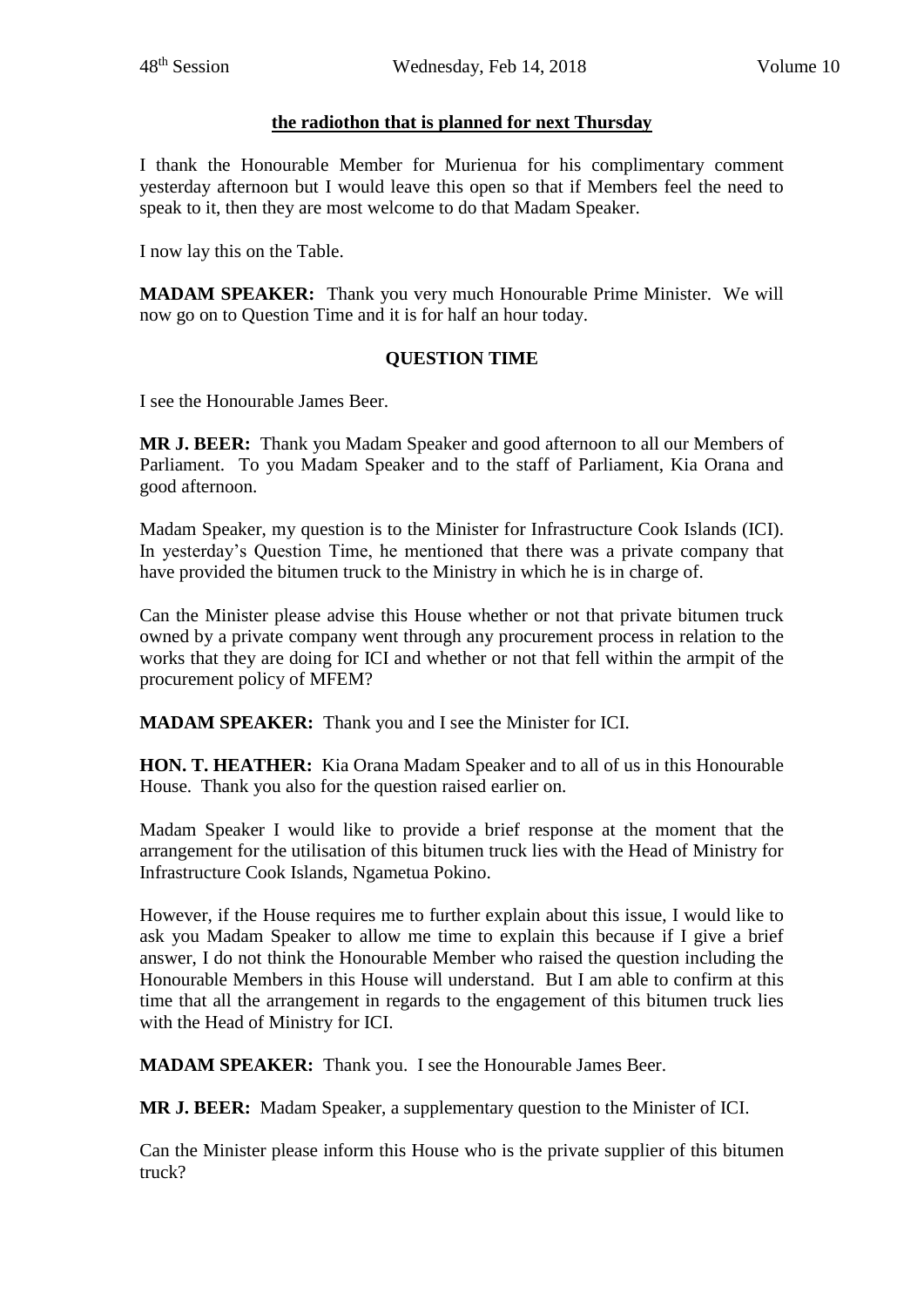**HON. T. HEATHER:** T & M Heather is the supplier Madam Speaker.

**MADAM SPEAKER:** Thank you and I see the Honourable Ngamau Munokoa you have the Floor.

**MRS N. MUNOKOA:** Kia Orana to all our Honourable Members in this House.

I was not going to stand up and ask a question but now I have some views to share. Madam Speaker, yesterday the Minister of Finance said the Government has a lot of money.

My question to the Minister of ICI, is this; if he can tell us how many trucks and loaders the Government has. The truck that you mentioned yesterday that was sent to Aitutaki, is that the old truck from back in the 2000's or a new truck, that is my question so that I will understand the current work today.

**MADAM SPEAKER:** Thank you and I see the Minister of ICI.

**HON. T. HEATHER:** Thank you for the good question from the Member for Nikao and Panama.

As mentioned yesterday, it is the old truck that has been sent to Aitutaki and also the truck that delivers the gravel. The bobcat has also been taken to Aitutaki and six workers went to Aitutaki in March last year until the end of the year. I said yesterday there is still work to be completed in Aitutaki and that is why the machines are still in Aitutaki.

**MADAM SPEAKER:** Thank you and I see the Honourable Ngamau Munokoa.

**MRS N. MUNOKOA:** I have a supplementary question.

Last Monday, there was a lot of flooding in my village and a lot of debris in Pokoinu was spread all over the place. I know that the ICI workers cleared the creek at the school but the rubbish on the roads I had to send my workers to clear the rubbish from the road.

So, I would like to ask the Minister to get some Government equipment so that we can use them. When we have these problems where are we going to turn to for help? I would like to ask the Minister to look into this because the people cannot afford to pay T & M all the time because they do not have the money.

**MADAM SPEAKER:** Thank you, I see the Minister of ICI.

**HON. T. HEATHER:** Thank you, Madam Speaker. With regards to the Honourable Member's comments today, that is why this Ministry is called ICI. If Members have any problems they know that they can go to the Department and ask for the help that is needed.

I ask for Members not to bring this matter to the House so that our people listening to parliament can hear this and get the impression that no work has been done by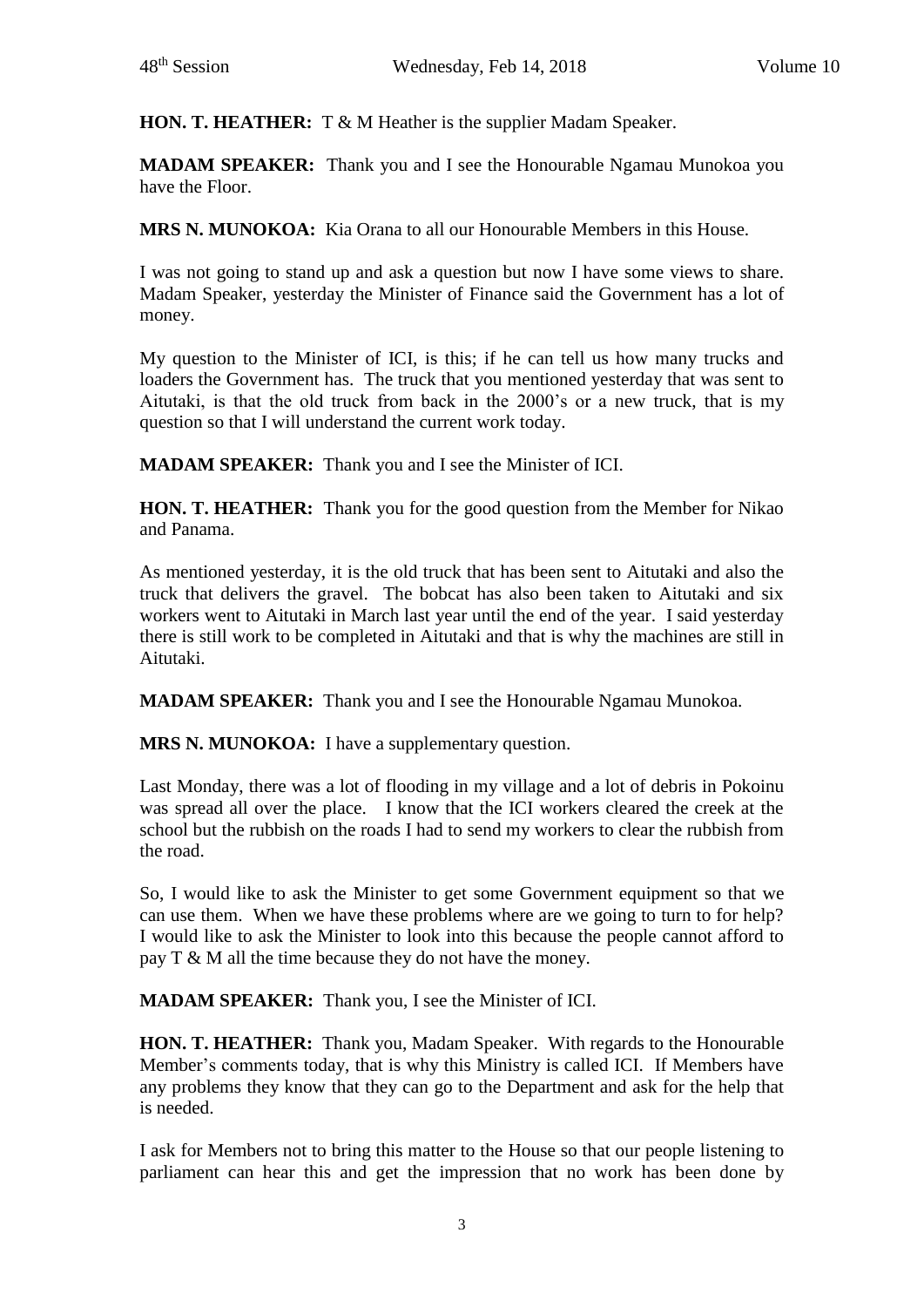Government. I ask that if there is a problem come and talk to us because I did not know that there was a problem in Nikao until today. All Members know this is only a small Ministry and there are not enough workers. Thank you.

**MADAM SPEAKER:** Thank you, I see the Member George Angene.

**MR G. ANGENE:** Thank you Madam Speaker and to all of us and also the people listening in, Kia Orana.

I have a question for the Minister of Finance. My question to the Minister of Finance the Honourable Mark Brown, last year we made an allocation for the Opposition of over two hundred thousand dollars. Today I can see that we have not received any of this money. Can you please explain if there is an allocation for OCI in this amount because only the Opposition side is receiving this money? I want some of this money in my office to pay our workers. I have a supplementary question after this.

**MADAM SPEAKER:** Thank you, I see the Minister of Finance.

**HON. M. BROWN:** This is a good question. Regarding that question I think we have to look at this money that was allocated for the Opposition perhaps a portion can be deducted from that appropriation and handed to you for the work you are doing for the House.

I think, Madam Speaker that I will request the Ministry of Finance to have a look at this issue here because we want to be fair in this House that both sides are receiving their allocation and if it seems that some Members of the Opposition are not receiving the fair allocation that has been appropriated to the Opposition then we should have a look at how we can accommodate it. I am sure that the OCI will be able to make use of this money better than the Opposition.

**MADAM SPEAKER:** The Honourable George Angene you have the Floor again.

**MR G. ANGENE:** I have a supplementary question. I would like to pose a question to the Minister of Finance, could you please tell us why the CEO is getting paid more than we the Members of Parliament.

**MADAM SPEAKER:** Thank you, I see the Minister of Finance.

**HON. M. BROWN:** This is another good question. That question should be directed to the Leader of the Opposition because they set the salary for their CEO who is looking after their office. Thank you, Madam Speaker.

**MADAM SPEAKER:** Honourable Member I will give the Floor to the Honourable Selina Napa as she had stood up several times. You have the Floor.

**MRS S. NAPA:** Madam Speaker, if it is ok for him to speak first and when he finishes I will follow suit.

**MADAM SPEAKER:** Is there no one else on that side who wants to have the Floor? In fairness it is good to spread the time amongst other Members.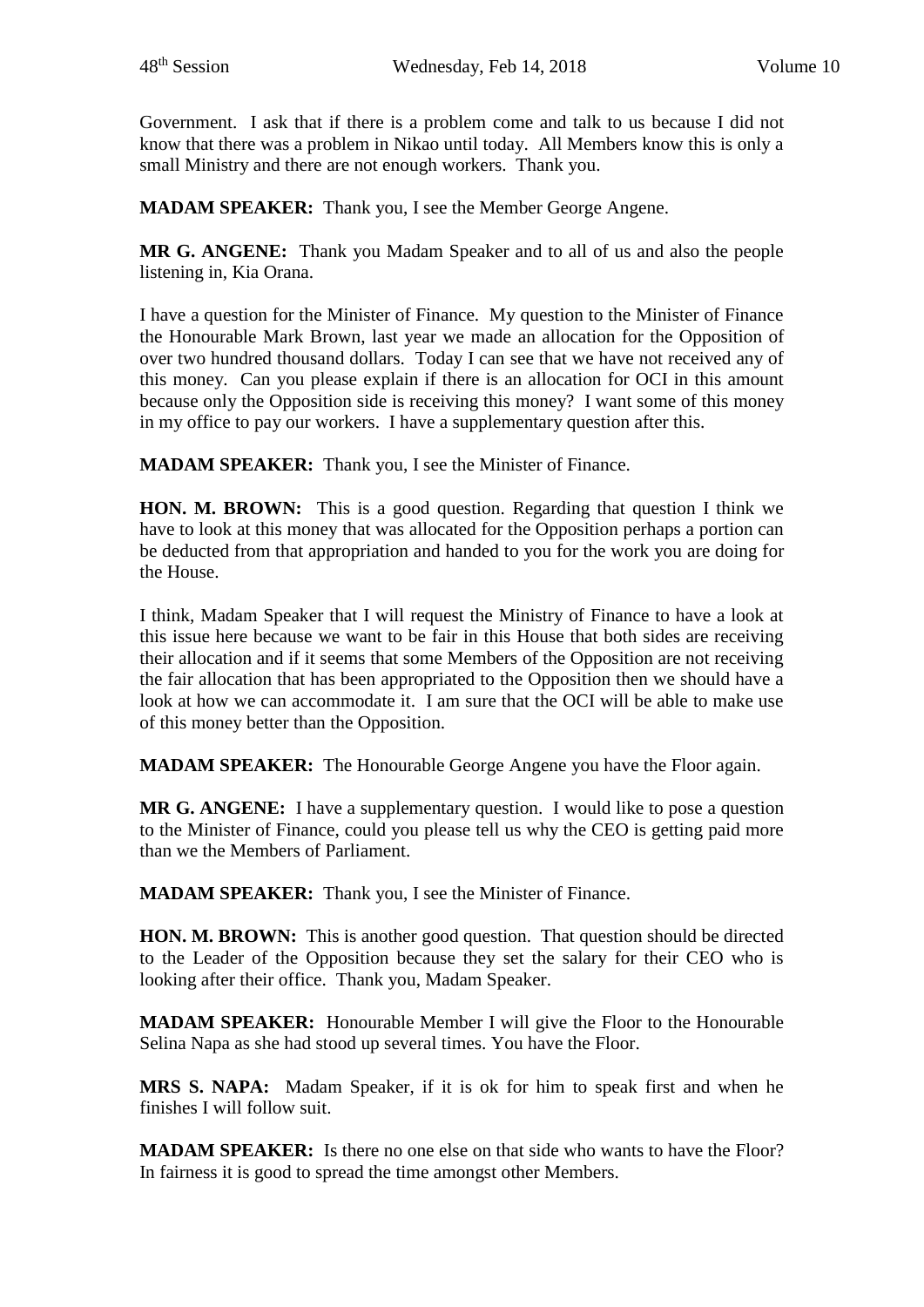**MR J. BEER:** Madam Speaker, if I may respond to that, it is also in our opinion that people who know more about certain aspects of a question of those posed under it and I know that fairness is important but the Standing Orders does not require from my understanding that there should be specific people that should be speaking on all the different subjects of any matter before Parliament.

**MADAM SPEAKER:** And your Leader of the Opposition could also make that comment as the Leader has the question that was asked.

**MR J. BEER:** As I am the Deputy Leader of the Opposition, Madam Speaker I would like to respond and I shall be brief. I would like to respond to the Honourable Member for Tupapa Maraerenga. My response is for as long as he continues to vote with the CIP Government in this House he should be asking that question about the division in terms of money for him and his colleague.

Secondly, as far as the CEO's salary is, I think it is a lot less than what Ministers of the Crown earn. Thank you very much.

**MADAM SPEAKER:** I see the Honourable Selina Napa.

**MRS S. NAPA:** Kia Orana Madam Speaker and Kia Orana to all of us in this House.

My question is for the Minister of Finance, the Honourable Mark Brown. This is in regards to the tax amnesty. I am looking at the good taxpayers that are paying their tax on time in our country. For he told us the other day that 1,400 people have their tax cleared or exempted. So, can he tell us how many good people are paying their tax and what benefits will the Government give these good people that are paying their tax on time.

**MADAM SPEAKER:** Thank you and I see the Minister of Finance.

**HON. M. BROWN:** Thank you Madam Speaker. In response to the question it was a little bit unclear how many tax payers are compliant and what benefits are they receiving?

**MRS S. NAPA:** How are you going to reward them?

**HON. M. BROWN:** Thank you, Madam Speaker. For the last seven years, Madam Speaker good Government policy, strong fiscal management has resulted in the growth of the economy which companies have benefitted from which have seen the benefit of in the growth of the economy and I am sure many members of the private sector in the Opposition will agree that their businesses have grown on the back of good tourism promotion policies.

Those same good policies Madam Speaker have seen individuals all increase money in their pay packets, the workers through either reduction in their income tax or increase in pay.

And we must be thankful and grateful to these compliant tax payers in our country Madam Speaker who keep our country moving forward. They have reaped the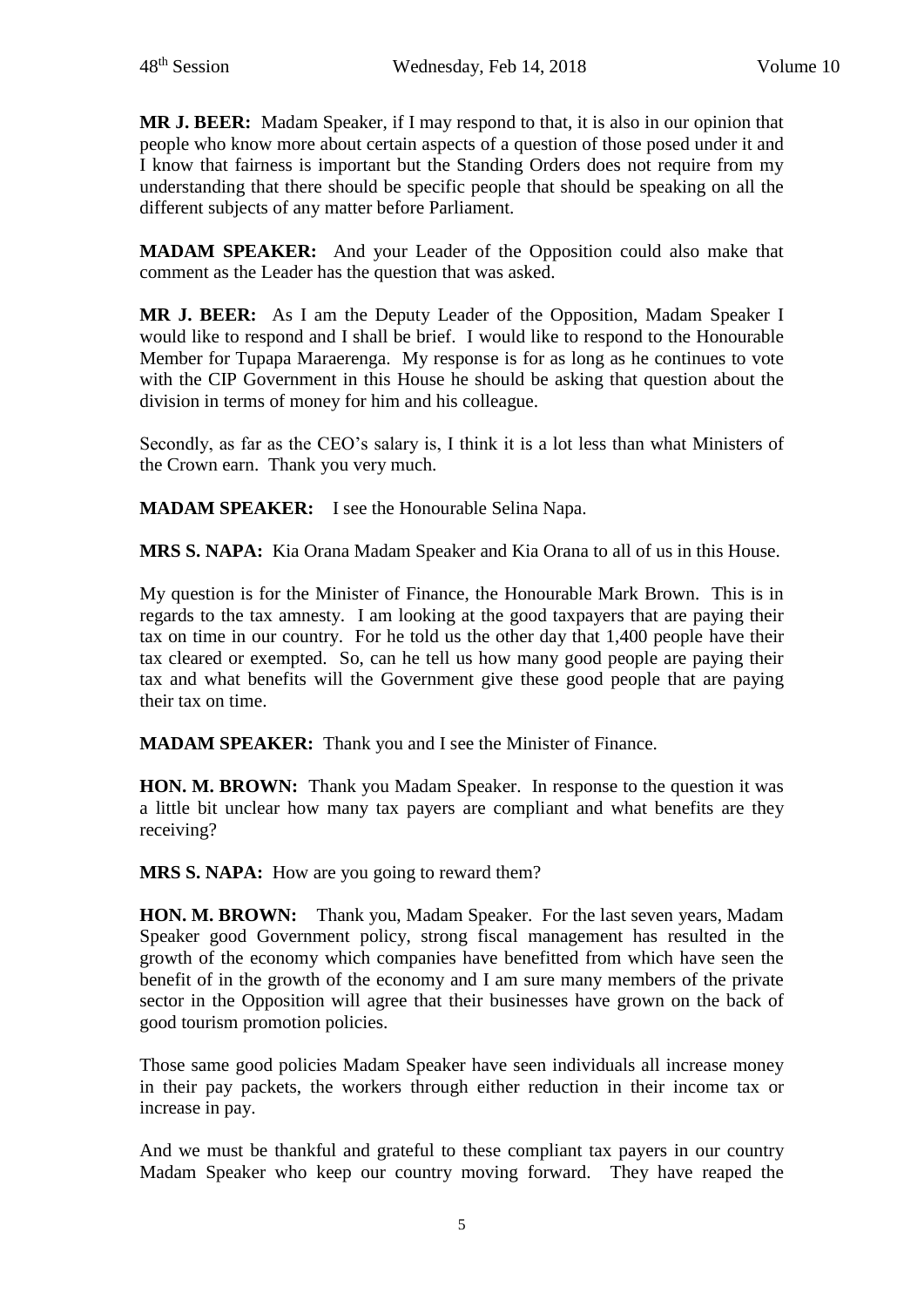rewards Madam Speaker of good Government policies, good strong Government management. However, Madam Speaker we are not only the Government of people who are doing well, we are also the Government of people who are struggling. Just as we have helped those who have benefitted from good Government policies and are growing their businesses and earning more money.

We must also help those who are struggling and find ways to alleviate the burden on our tax payers. As to the exact numbers of people that are compliant Madam Speaker I have to obtain that information from the tax department but at an estimate Madam Speaker I would think that there were close to may be 5,000 workers, employees in this country. And the numbers that would be impacted by the tax amnesty is a 1,063 individuals which would probably be anywhere from 20 to 25 percent of our workers population who is struggling with their tax debts.

And that is unacceptable to the Government Madam Speaker which is why we are taking the bold steps to remove this burden on our Cook Islands people.

**MADAM SPEAKER:** Is that enough, Honourable Minister? Thank you very much.

**HON. M. BROWN:** I think so Madam Speaker that is plenty.

**MADAM SPEAKER:** Honourable Member could I ask you is there nobody else in your side who is going to ask question?

I see the Member Tangata Vavia has a question to ask.

**MR T. VAVIA:** I have a supplementary to the question asked by the Honourable Selina Napa to the Minister of Finance.

Can you also Honourable Minister when you come back with the numbers of those who are paying taxes, would you also come and tell this House how many of those people that you have exempted them from their taxes that owes \$50,000 or more.

I am not too worried about those who owes a dollar up to \$50,000. Can you come back and tell this House, how many of those people that owes tax from \$50,000 up to \$100,000. Thank you.

**MADAM SPEAKER:** This is why it is very good to put questions on notice, so you can get such statistics as you quest. Because it is not the kind of thing who walk around in your head to give immediately. Are you wanting to take the Floor again Honourable Member?

**MR J. BEER:** I certainly do Madam Speaker.

**MADAM SPEAKER:** No, I am speaking to the Honourable Tangata Vavia because he is gesturing to stand up again. Thank you and you have the Floor.

**MR T. VAVIA:** It is just the timing Madam Speaker, we need more time to ask questions. We got hundreds of questions to ask.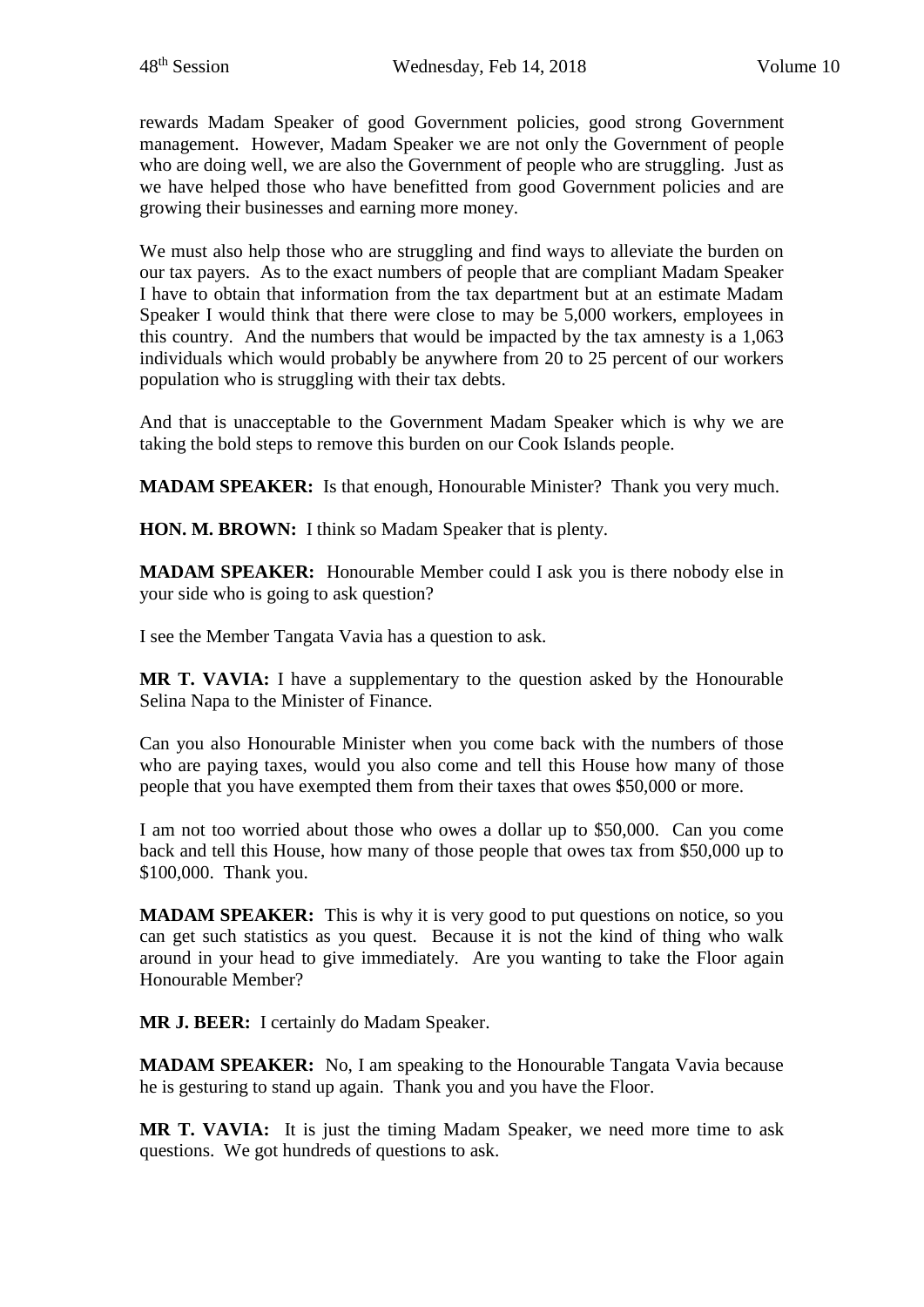**MADAM SPEAKER:** You are letting one person to ask more questions than the rest of you.

**MR T. VAVIA:** My question is to the Prime Minister. Honourable Prime Minister at the function at Ngatipa last week, you mentioned an upgrade, and I believe our relationship with New Zealand. Our people should not be afraid of that upgrade and I accept that. However in as far as I am concern I am not afraid of that upgrade, I am concern as to what is that upgrade.

I think you have mentioned that this will be discussed when the Prime Minister of New Zealand comes to visit us. I would like to hear what area that you are thinking of upgrading in that relationship. Is it necessary to do an upgrade as far as you are concerned? Thank you.

**MADAM SPEAKER:** Thank you and I see the Honourable Prime Minister.

**HON. H. PUNA:** Thank you Madam Speaker and thank you Honourable Member for the question, although it is a bit difficult to fully understand what you are trying to get at. I assume Madam Speaker the Honourable Member is referring to last Tuesday evening during the Waitangi Day celebrations at the High Commission residence.

I was asked to speak by the New Zealand High Commissioner on behalf of Government and the people of the Cook Islands and I had the pleasure of doing that. I spoke about the long history between the Cook Islands people and the New Zealand Maori people and by extension now the whole of New Zealand.

I wanted to leave nobody in doubt that this Government and this country values its relationship with New Zealand very, very highly. And our respect for our relationship goes back a long, long way and I believe that it does not matter who is in Government in this country that relationship will always be valued.

Madam Speaker like any relationship it needs to be reviewed, needs to be revitalised and reenergised from time to time. And that is what this Government has always done since we became Government in 2010. Yes, we might have had some disagreement about issues but yet it has never affected our special relationship.

While this relationship was formerly adopted in 1965, it has been all 50 years since then and our relationship has evolved in ways that have been an instrumental in elevating our relationship to new levels. And we must always resolve to remind New Zealand of how we feel about this special relationship. And I believe Madam Speaker and Honourable Members we have done that.

Not just through formal channels but also through establishing friendships through key players in the New Zealand Government. What has impressed me the most Madam Speaker is the fact that it does not matter who is in Government in Wellington that feeling of respect and mutuality is always reciprocated.

Honourable Members should know that we were the first country to have a bilateral with the new Government in Wellington that is how special our relationship is.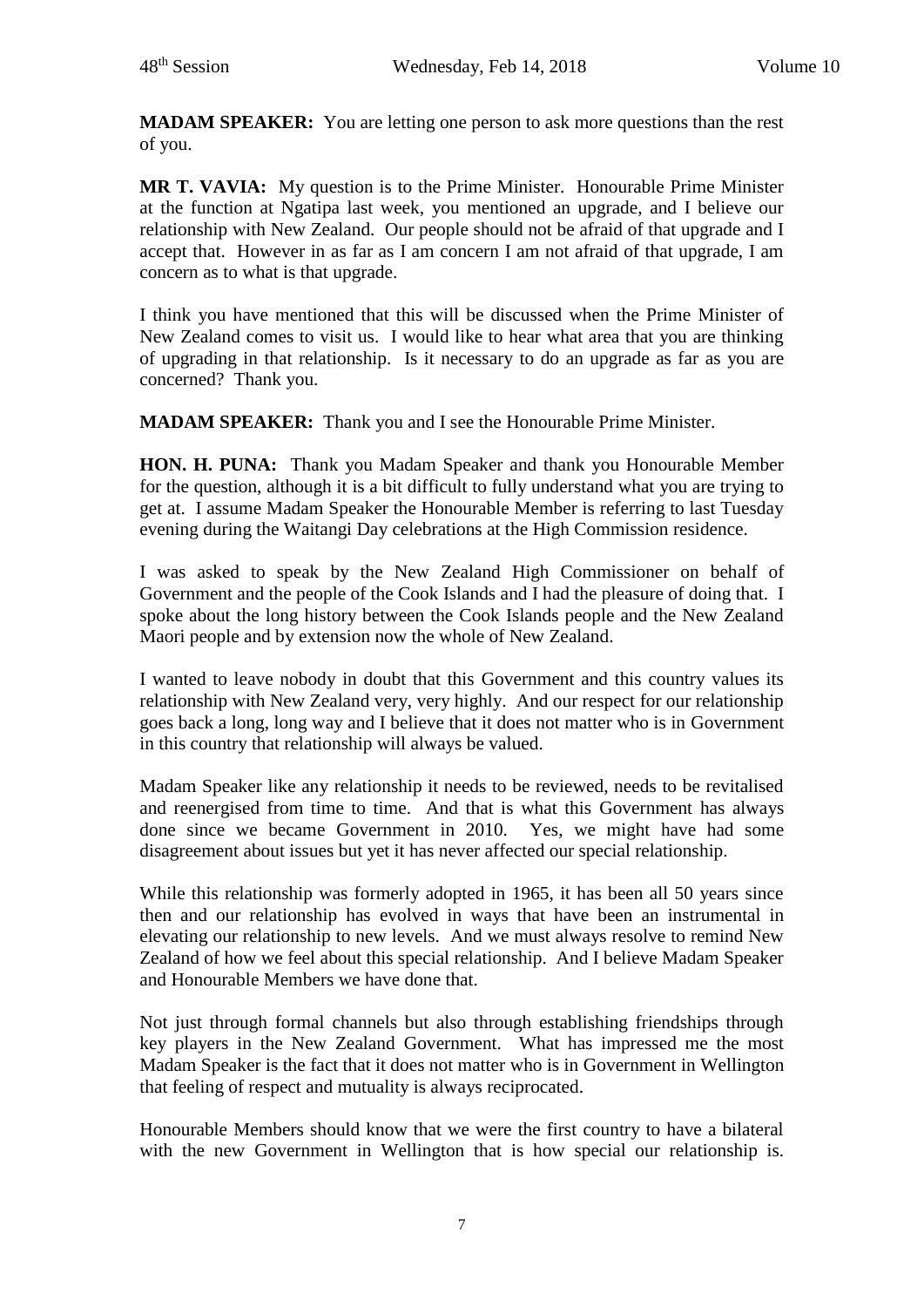Madam Speaker the time itself is flashing but there is still a lot more to be said about this special issue.

**MADAM SPEAKER:** And it was a general question so you did not have a particular issue and it is pretty general. I think you have explained that well enough and we will leave it at that.

**HON. H. PUNA:** Can I just close Madam Speaker by advising Honourable Members and our people listening that the Prime Minister of New Zealand, Jacinda Ardern will be visiting us from the  $6<sup>th</sup>$  to the  $8<sup>th</sup>$  of March. And it is an opportunity for us to build upon this special relationship that currently exist between our countries.

I hope I get the opportunity to speak some more on this tomorrow or in the days ahead. Thank you.

**MADAM SPEAKER:** Thank you for the announcement of the New Zealand Prime Minister's visit, we are really looking forward to that for a special ladies programme as well with her.

Thank you very much. Our Question Time is over. We will now go to Orders of the Day.

# **ORDERS OF THE DAY**

The Orders of the Day is the interrupted debate on the Second reading of the Marine Resource's Bill 2017. Before we adjourned yesterday, the Honourable Toka Hagai has the Floor and I will call on you to continue with your debate on the principles and merits of the Bill for thirteen minutes.

**MR T. HAGAI:** Thank you Madam Speaker for giving me the opportunity again to express my views on the Bill that we are deliberating before the House today.

However, before I do so Madam Speaker, I would like to convey my greetings to our people because this is a new day.

To my people in the Cook Islands listening to this broadcast, those in the Southern group and the Northern group, Kia Orana to you all in the Name of our Lord. Kia Orana also to our people overseas who are listening in to our radio.

To all Honourable Members in this House, to the Speaker, the staff of Parliament, the Prime Minister, Deputy Prime Minister, Cabinet Ministers and to all Honourable Members in the Opposition and to those in the One Cook Islands Party, Kia Orana to you all in the Name of our Lord.

I will now come back to the Bill that we are deliberating in this House today which talks about protecting our ocean. If we look in this Bill, there are thirteen important parts that would help us to protect and conserve our ocean. Although our ocean is not healthy, the thirteen parts in this Bill will help us to protect and conserve our ocean for our future generation.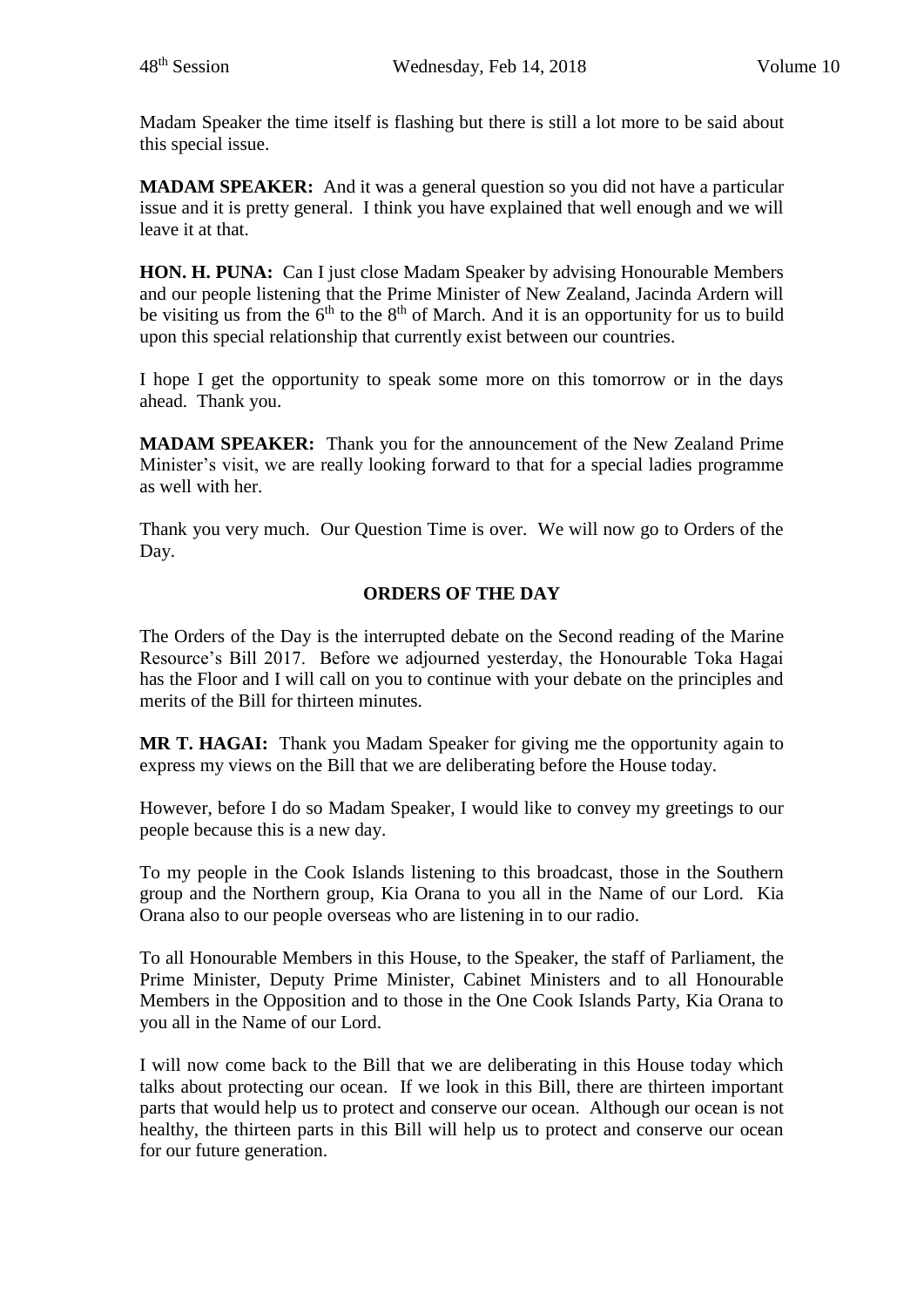Therefore, I would like to inform my people that all the questions you have raised in our meetings are covered in the thirteen parts of this Bill.

I will now talk about the limitation of the boundaries of our ocean. This question was raised to me during one of our workshops in Rakahanga especially the boundaries in which fishing boats enter. The question raised was, if these fishing boats illegally enter our fishing zone, what do we do?

The Bill before us gives the authority to fine any foreign boats that illegally enter our ocean. In past years, we have seen these boats illegally enter our ocean but today the officials responsible to this Bill has put in place a good surveillance for us to be able to monitor these activities. I would like to confirm to our people that the fine to penalise these boats are severe and in excess of \$100,000.

Another question that was raised with me was, what will happen to the \$100,000 and who will administer it?

Our opportunity to ask that question is when the Select Committee that will be established by Parliament visit our islands and I am sure you will all support me that this money should be given back to the Island Council members on our islands to utilise so we can further develop our islands. I believe this is the right thing to do. If a foreign boat is apprehended within the boundaries of Rakahanga, the appropriate thing to do is to give the money back to the people of Rakahanga so it can be used on the projects on the island.

Furthermore, this Bill before us today will also give us the direction and control for the future. We are looking ahead for the future of our children and I believe there are plans in place to make use of these boundaries. I also believe that this is the plan for Government today.

If we look around the world today, many people are suffering from starvation. These boundaries set in place will bring in new initiatives for us by farming fish in our ocean to feed the outside world. I also believe that this will influence our people to return home or address the issue about depopulation in the Northern group. This is what Government is doing today and I strongly believe this is not a political move but something to be done to help our people in the Outer Islands.

To our people in the Outer Islands, our Select Committee that will be established by Parliament to address this Bill will visit you in the future to collect your views to help us on this Bill.

Therefore, I stand Madam Speaker to give my full support to this Bill and also the support of the people in the Northern group and also those on the island of Rakahanga, Rarotonga, New Zealand and Australia.

May God bless us all and thank you.

**MADAM SPEAKER:** Thank you Honourable Member. I see the Honourable Tetangi Matapo you have the Floor.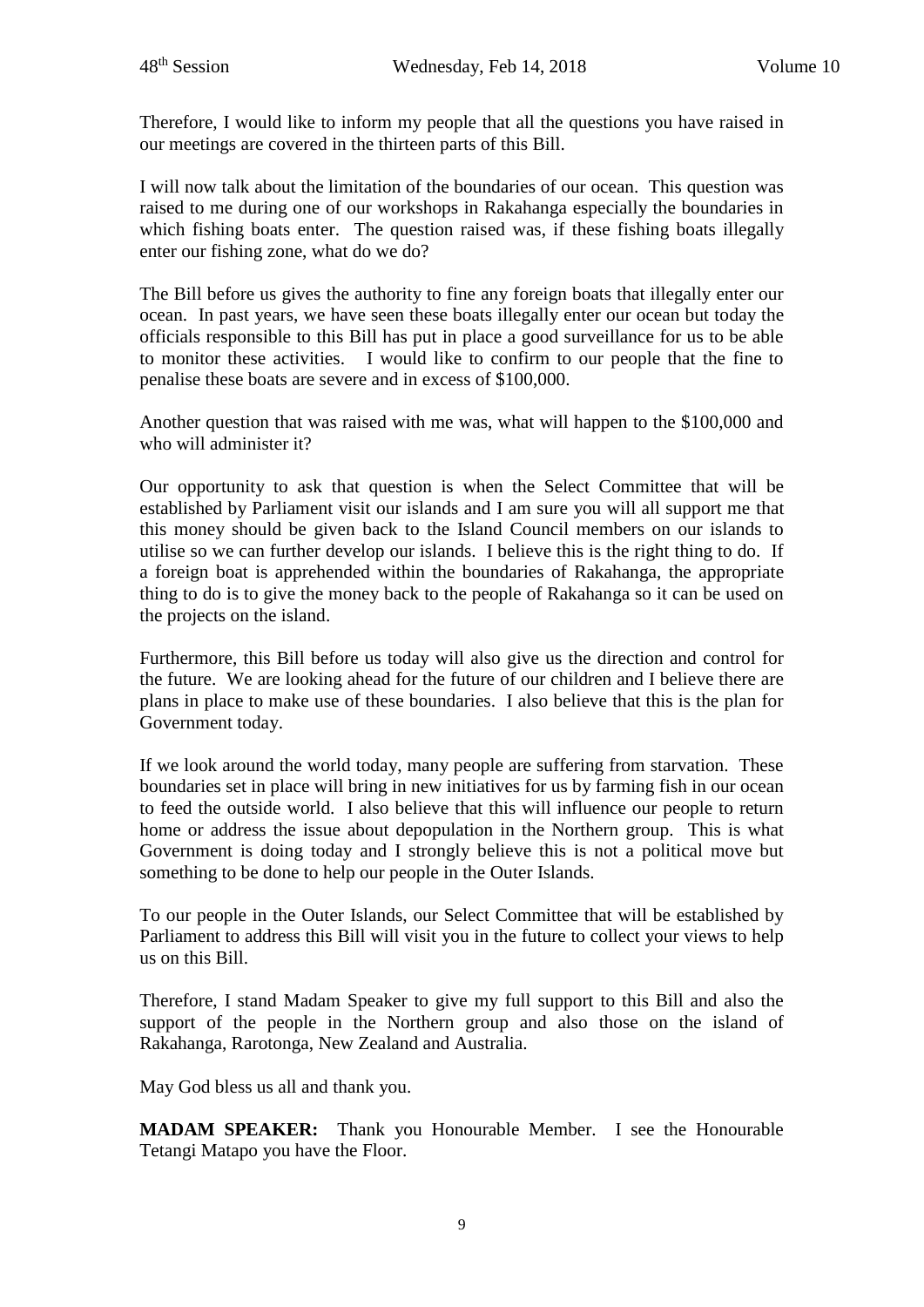**MRS T. MATAPO:** Kia Orana to you Madam Speaker and also to all of us Honourable Members in this Honourable House.

Firstly, I would like to extend to you all a happy Valentine's day and also to all our people in the Cook Islands who are listening to our radio.

Madam Speaker with your indulgence if I could please convey my greetings to the people in my constituency. "Tangi ke" to all the people of Numangatini residing on the island of Auau Enua today.

To the three pillars on our island, to all title holders down to our children, Kia Orana in the Name of our Lord.

Kia Orana also to the people in my constituency of Tamarua. To the Minister of our church and all the leaders in our village, Kia Orana to you all.

I hear many good views have been expressed before us today but I would like to make some contributions to the Bill before us. I would like to thank all the officials who drafted the Bill before us today.

I know for sure that with this Bill there were some discrepancies that have happened in the past and we had no Acts to refer in fixing these problems. There is a saying, this is a giant step for us.

I just want to share my thoughts on seafood processing and export. I will not talk about the boats that have been licensed because that is all in the Bill but I want to talk about our people, may be they will be affected by this Bill in the future especially people who wish to take fish for themselves to New Zealand and Australia or any other seafood that they wish to take overseas.

I can see from this Bill the protection that our own people have and the issues of licensing with shipping vessels overseas. This is my thought that this Bill does not affect our people but for them to be protected under this Bill because I believe that the food they will take overseas is for their own consumption and not for sale.

I can see new equipment on Rarotonga and on our island we have a Marine office and I believe that my island will receive some of these equipment that will be required by the workers of the Marine Resource.

At this time we do not have fishing vessels on Mangaia and we only have small boats. Maybe today through this Bill the good things that comes out of it will be distributed for the whole nation and for us in Mangaia. Those are my thoughts on the Bill, Madam Speaker, and thank you very much.

**MADAM SPEAKER:** Thank you and I see the Honourable Deputy Prime Minister.

**HON. T. HEATHER:** Kia Orana, Madam Speaker and all your staff and to all Honourable Members and to all of our people listening in, greetings to you all. Madam Speaker, if I can be given some time to pass on my regards to my constituency.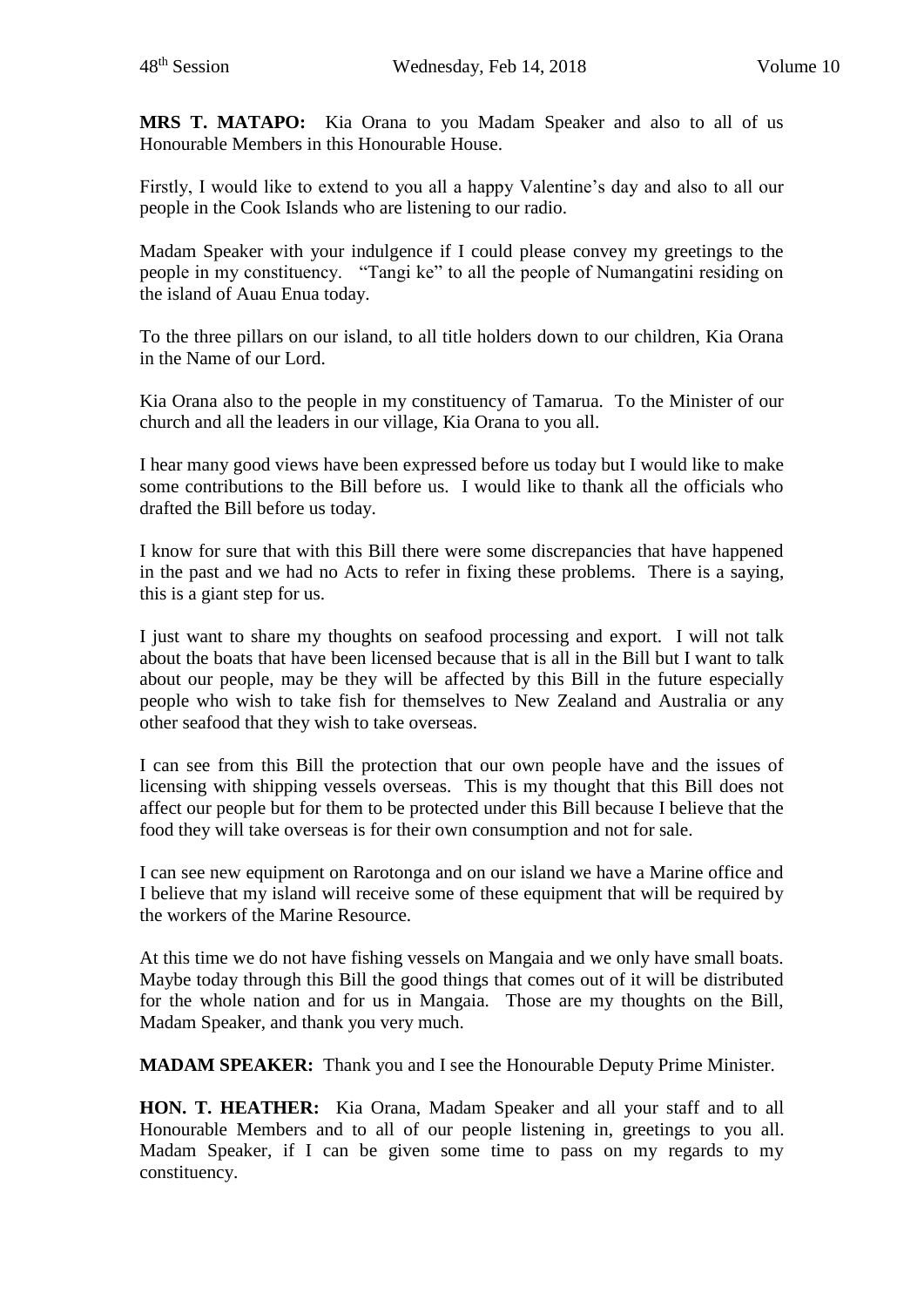Kia Orana to the Vaka Puaikura, Tinomana Ariki, Ui Mataiapo, Ui Rangatira, the Religious Bodies in our Vaka and also the public servants and our teachers and school children, sports bodies in the village. I wish also to greet the private sector and all the business people, the fishermen and everyone in all households in the village, Kia Orana in the Name of the Lord this afternoon.

I have a notice for the Vaka Puaikura. Last week a notice was delivered to the Speaker of Tinomana for him to call a meeting for the title holders in the village, this evening at 6.30 pm at Aumaru Palace.

The purpose of the meeting this evening is to show the Aronga Mana of the work that will be carried out in our village to improve the power cables from Black Rock to Rutaki and also the work that will be carried out on our roads.

In September last year a meeting was held between Bluesky, the Te Mato Vai and also ICI on the budget for the roads in Puaikura. In that meeting the Aponga Uira wanted to improve the underground cable because it has been in the ground too long.

We had some problems last year but in the last two weeks all these departments have said all the big cables have arrived and Te Aponga Uira is ready to start the work planned. That is the purpose of the meeting to meet with Tinomana Ariki and the leaders of Puaikura to tell them of the big task that Government will be carrying out at this time and I believe this is the first time that such a large work will be held in our village.

The team from ICI will be coming to the meeting this evening to tell of the work that will be held so that we in Puaikura will be aware of this and the time when this work will commence. That is the news for the people of Puaikura and may God help us in our endeavours for this meeting. Our two Members for Ruaau and Murienua if they wish to attend this meeting we will meet at 6.30 this evening.

Madam Speaker, coming back to the Bill before the House and I give my strong support for this and I wish to give some thoughts on this Bill.

I would like to thank the Secretary of the Marine Resources Ben Ponia and all the staff in this Ministry. This would not have happened if it was not for the great work and dedication that has been put in for this Bill by the Secretary of the Ministry of Marine Resources.

Two years back, Madam Speaker there were accusations that went in our newspaper, TV and some other programmes relating to this Bill. I have announced on the radio Madam Speaker that our children are attending schools today to be educated so why are we making accusations. Do we want foreigners to come in and manage this Ministry or do we want our own children to head the Ministry like our Secretary Ben Ponia.

I believe during his schooling days and not only Ben but some of our other children, they were educated and trained in certain fields, for example a planter like the Honourable Minister Kiriau Turepu is telling us how to fish and yet he has no fishing experience.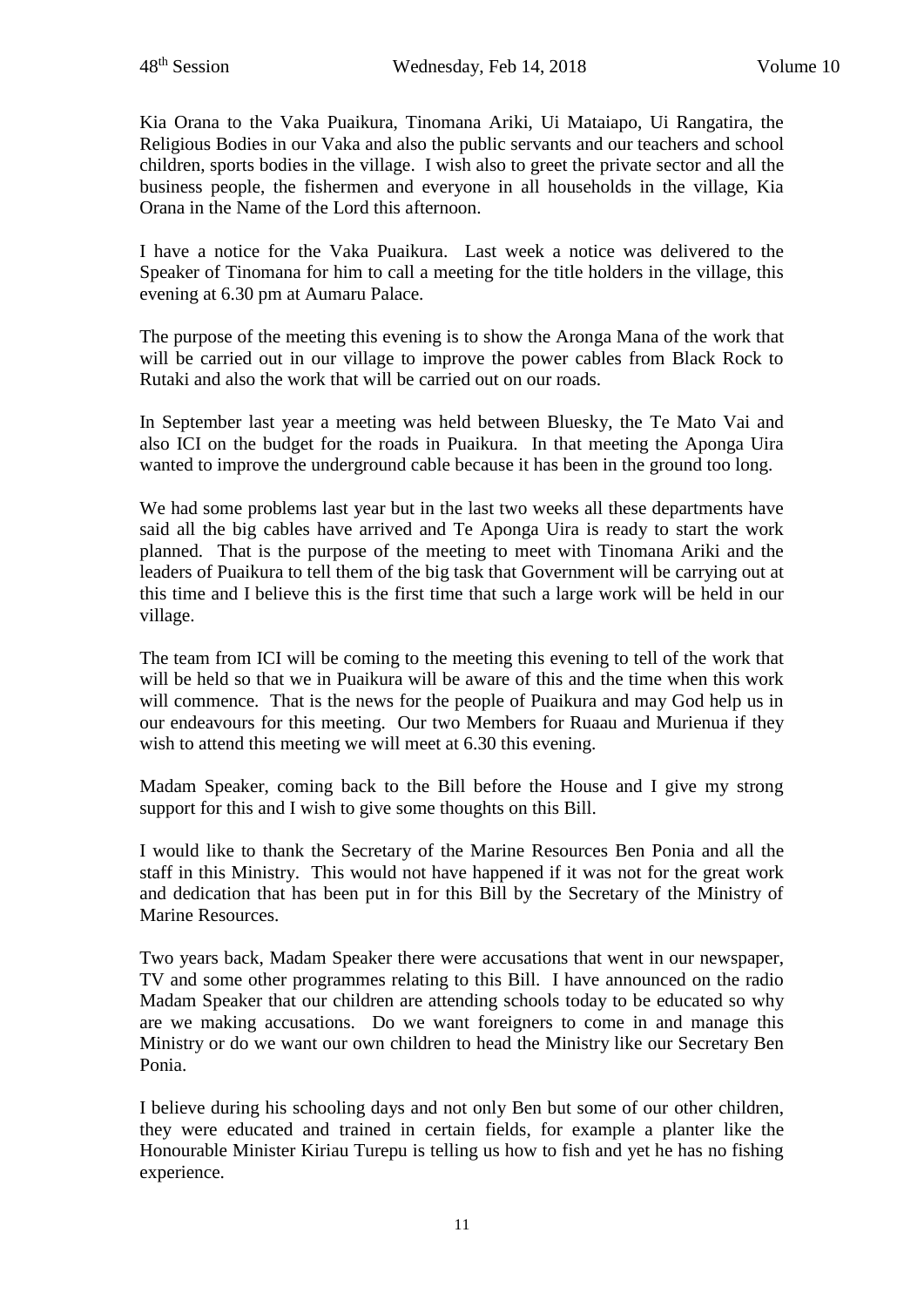There are a lot of examples, Madam Speaker, we know about this as we have experienced it in our country, we had doctors who were in charge of road works and yet they do not even know how to hold a shovel.

I believe Ben Ponia is not the only one that has completed his studies successfully there are other of our children that have success storied with regards to their studies. However there are people coming from overseas to tell us what to do with regards to our resources and some of our local people are saying no we would rather do it this way.

There are those qualified people from overseas that claim to be experts in many fields for example those that come here for sealing our roads telling us what to do and yet they never had any hands-on experience like using a shovel to clear dirt or gravel or dig holes. I am one who is very proud of our local young people who were successful in their studies overseas and coming back to serve our country and there are many who remained here at home. The Bible tells us that all of us are given talents and we should use this to serve our own people.

Looking back to the past before the seven years that this Government have led us, we have never managed to achieve over \$70,000 in the management of our ocean. Today under the leadership of this young man as Secretary of Marine, the Minister of Finance is reporting us that over \$18million was collected from our marine resources.

I am very proud of the work that this young man has put into our Marine Resources travelling overseas to negotiate the management of our ocean and establishing these locally despite criticism. Praise the Lord for you Ben, your staff and your ministry achievements.

Another local success story is our Ocean Fresh company, it owns three fishing vessels which goes out in our waters to fish. Their catch is sold locally to feed our people and at the same time they export it overseas. This Bill will help to establish the management of our ocean so that our local fishing business will continue trading here in our county.

We will not forget our local fishermen. We hear the Minister of Finance report to us of the fees that Government is collecting from foreign fishing licensing and these are used to assist our local fishermen today. This is one thing I would like to ask Ben for the ministry to consider including this in your programmes.

On one of my trips to Aitutaki I was told that there is a certain time of the year when the Aitutaki women go out to catch tuna fish. In the Pukapuka culture it is the woman who plant their taro patch. I am proud to know that women can fish in our ocean for their families – only women go out to fish, no men accompany them.

I am hearing the Prime Minister announcing that this Bill will go to a Select Committee for further review, personally I feel that the Members of Parliament workshop discussing the Bill is sufficient for us to clearly understand the Bill and we should pass it now with no further review. I went to the workshop on the second day around about one in the afternoon and there was nobody at the venue and when I rang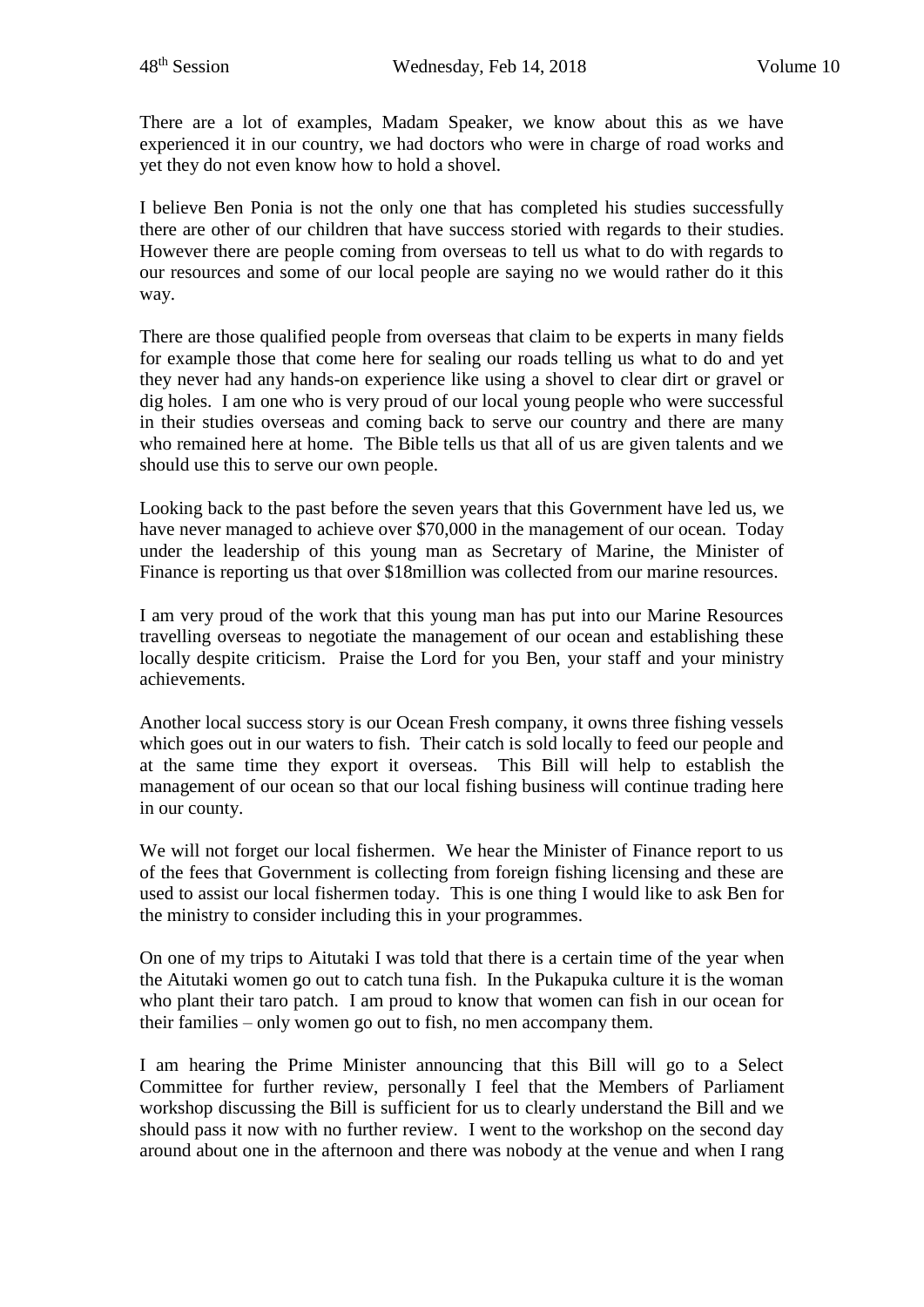Parliament I was told that it is all over. Again I suggest that the workshop discussion is enough and we should pass the Bill quickly.

I am happy to hear the Opposition supporting the passage of the Bill and the Members on the Government side and from I gather most of the Members support this Bill. I believe Madam Speaker that this Bill should not go on for further review as most of the House supports this Bill. There are only thirteen parts to the Bill and its subsequent clauses so it is not a long Bill which is made to protect our ocean resources.

Today some of our Outer Islands are requesting for the funds collected from our ocean fees to be distributed among the islands so this will assist in their local Government projects. Madam Speaker for over 50 years since self-Government we are still buying tin fish from our local stores. What I am saying here is that with the abundance of fish in our ocean which can feed our people we are still opting to buy the canned tin fish.

**MADAM SPEAKER:** Thank you very much Honourable Deputy Prime Minister. It is because the tin fish are expensive that is the reason we are attracted to it.

We will suspend our sitting and go for lunch and we will return at 3.00 p.m.

# **Sitting suspended at 2.27 p.m.**

# **Parliament resumed at 3.00 p.m.**

**MADAM SPEAKER:** Parliament is resumed.

When we suspended, we had the Honourable Deputy Prime Minister on the Floor and I see the Honourable Prime Minister.

**HON. H. PUNA:** Thank you Madam Speaker. I noted that the DPM was still very much in the middle of his presentation and I rise to move:

# **That he be given normal extension speaking time**

**MADAM SPEAKER:** Is there a Seconder for the Motion?

# **Seconded by the Honourable Mona Ioane**

The Question is:

# **That the Motion be agreed to?**

# **Motion agree to**

I want to say something to that please before you take the Floor. We need to be sure that when we get our first twenty minutes that we debate on the business in the House which is the Bill. So when we ask for an extension of time that it would be fair. Thank you.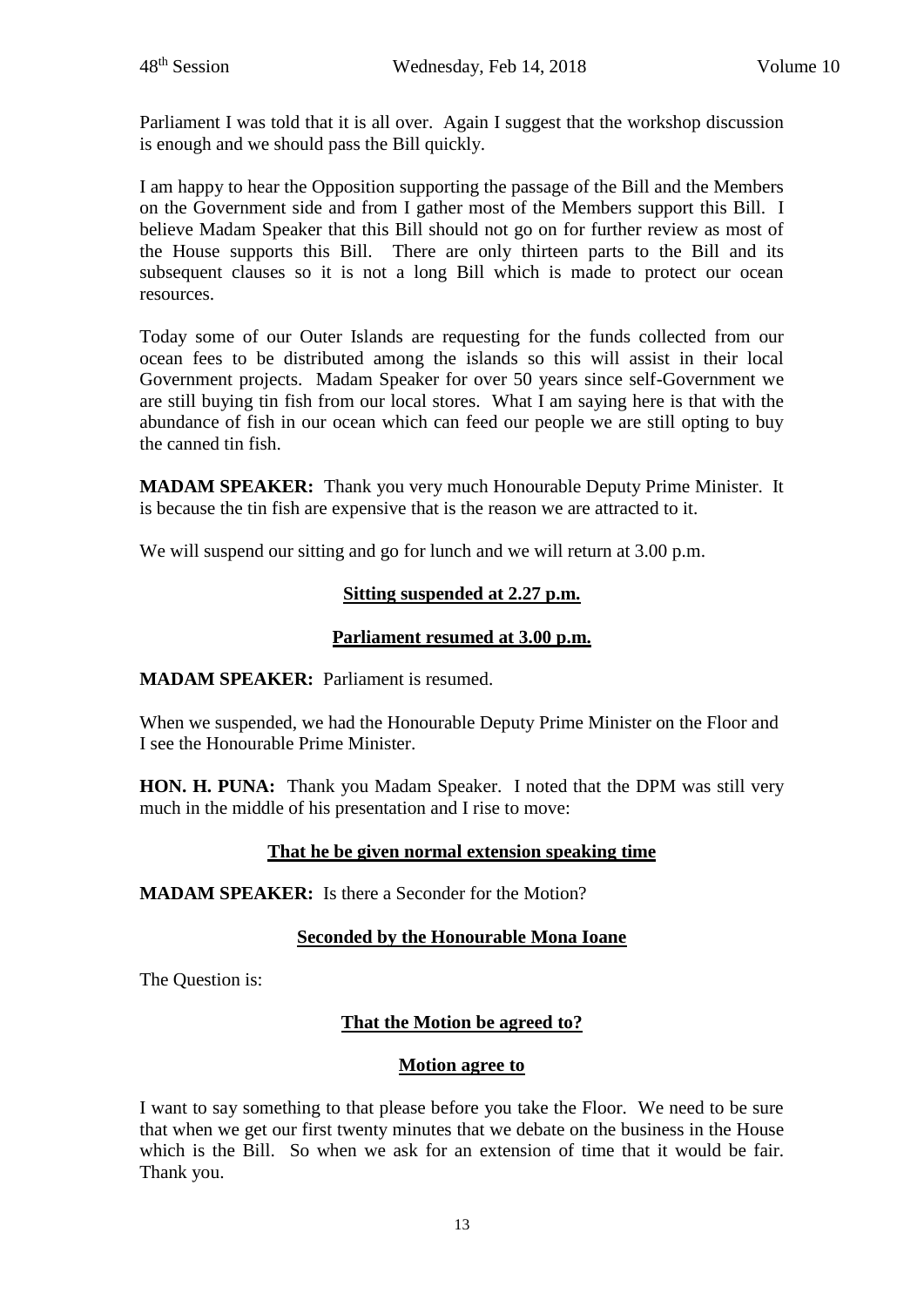You may have the Floor Deputy Prime Minister.

**HON. T. HEATHER:** Thank you Madam Speaker and thank you to the Honourable Members for giving me extra speaking time.

I was only following on to what the Minister of Health did in the House yesterday and because you did not caution him, I did what he did.

Thank you Madam Speaker for your ruling and your reminder to us in this House.

Yesterday during my short visit to the Secretary of Marine Resources, I raised three points with him and he was able to explain to me about the points I raised with him. It was very clear when he explained about excavating sand from our lagoon like what has been happening in Aitutaki when they dig sand from their lagoon to use on their roads and they have done this for many years.

The Bill before us prohibits these kinds of activities but the Secretary also advised me that we also have our Environment Act in place which goes hand in hand according to the intentions of protecting and preserving the natural resources in our lagoon and ocean.

The Honourable Prime Minister also mentioned in his opening remarks to this Bill that should problems or issues arise with this Bill, the Marae Moana Act will deal with those issues. So, my doubtful concerns were addressed because there are legislations in place like the Environment Act which deals with issues like conservation and also the Marae Moana Act which will address other issues that I was concerned about and I am happy with the explanation given by the Secretary of Marine Resources.

Today, I would like to thank our fishermen especially those who go out to catch tuna fish. Their fishing activities like barracuda and so forth is supported by the Ministry of Marine Resources by including it in their programme. Therefore I would like to thank the Ministry of Marine Resources for including these fishing activities on their radio programme. I also believe that fishing from our ocean also help the lives of our people in the Northern and the Southern group.

Therefore Madam Speaker I strongly support this Bill and I believe that the Prime Minister will consider referring this Bill to a Select Committee but I believe we are clear on a lot of things during the last few days.

These are my views on the Bill Madam Speaker. Thank you.

**MADAM SPEAKER:** Thank you Honourable Deputy Prime Minister and as there are no further speakers, I will ask the Minister responsible to conclude the debate of the principles and merits of the Bill.

**HON. H. PUNA:** Thank you Madam Speaker. Kia Orana to all our people this afternoon.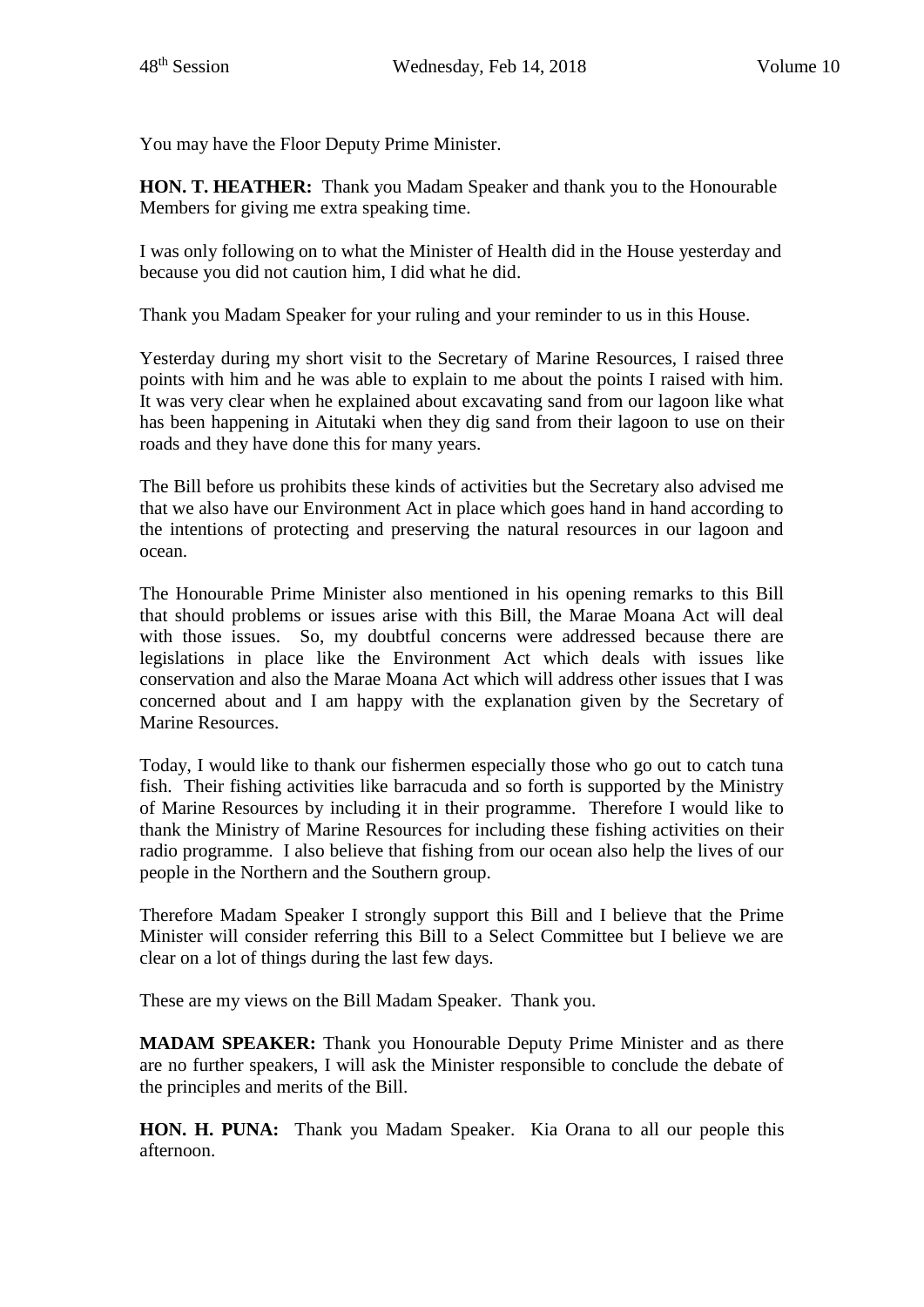Madam Speaker may I express my condolences to the people of Enuamanu for the bereavement that has taken place today. I remember this gentleman when he was travelling around with the young people of the Pacific nations on the Vaka Marumaru Atua. His courage, strength and braveness in travelling around on the open ocean as well as putting up with the burning sun.

I joined them in San Francisco to welcome the arrival of all the Vaka from different nations. I was so proud in meeting our young men and our young women in flying our Cook Islands flag and joining this event so that all the world can see their achievement. Now our good friend has been laid to rest, we extend our condolences to his family, to his tribe and also to his friends at this time of sorrow.

Madam Speaker I now rise to provide some concluding remarks on the interventions provided in this House by the Members. But firstly, I would like to give my acknowledgment of the workshop that was conducted last week. I truly believe Madam Speaker that through the interventions of the Members and their contributions, this has brought to light all the concerns of the Members in relation to the Bill.

Therefore, thanks to you Madam Speaker for your effort in coordinating this important event and to all your staff for supporting you in organising this important workshop.

I also would like to acknowledge our son the Head of Ministry for the Marine Resources Mr Ben Ponia who is now present with us in the public gallery and I believe he is not looking upon the contributions of the Members and scorning upon it. I know he is not.

I am now supporting all the sentiment expressed by the Members in acknowledging our staff of the Ministry of Marine Resources for the important role that they have played in putting together this important Bill for us.

Like I said when I first presented this Bill to the House, this is a Bill that has taken six years to prepare. The staff of the Ministry as well as Government did not wish to rush the development of this Bill. We recall that we have gone through some turbulent times where protest and disagreements were expressed but this is the right of our people to express their views.

I personally participated in a lot of consultations on the expressing of the views of our people and under the leadership of our son we were able to sit together with our people to exchange ideas. Therefore, Mr Ponia and your staff may I express to you my gratitude for your great efforts in the development of this Bill so that it will serve as an instrument for the efficient management of our Marine Resources.

The Minister of Finance yesterday was explaining all the value and benefits that we have derived from our marine resources and he has outlined the basic foundation of our efforts in deriving benefits from the marine resources and that is through the maximising of our benefits through the marine resources at the same time preventing the damage that will be caused on these resources.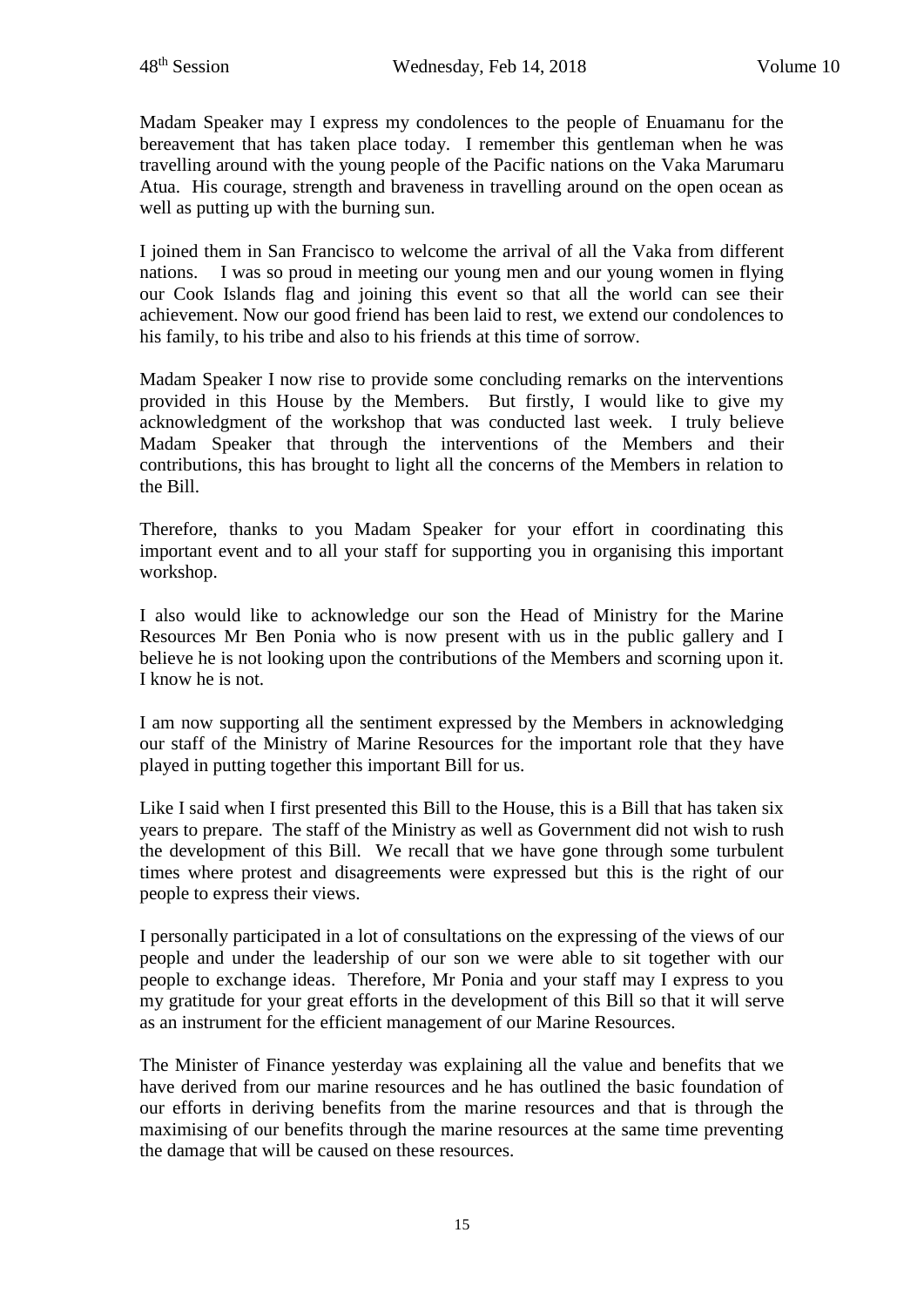Madam Speaker, these are the two basic foundations in our efforts to capitalize on the benefits of our marine resources.

When we became Government in 2010 we just received over one million dollars as benefits from our marine resources and yet at that time people came to request the licences and there were no proper guidelines on the limitations to be placed on how much they can take out. I would say that we have been ripped off and a lot more has been taken out of our marine resources. They just pay a meagre amount valuing a few thousand dollars but in return they took out millions worth of our resources, not now.

At this time under the management of our son and also the competent management of the Government we now derive 14 million dollars out of the sales of our marine resources and yet we are able to place limits on what resources these foreign fishing vessels can remove from our ocean.

My special gratitude to Honourable Members of this House for providing your support to this most important Bill. I can see that we have all supported the Bill but there are still a few concerns that we have. This is good because I can see that we are giving due diligence to all the considerations that will have the impact of this Bill on our nation.

My special thanks also to the Honourable Member from Arenikau whom also reminded us that we should not only rely on our legislative efforts but we should also remember that our faith and the scriptures can also provide guidance for managing our marine resources.

Madam Speaker, when I presented this Bill into the House I also expressed my wishes for this Bill to be given to a Select Committee. I acknowledge all the views that have been said that we have done quite adequate deliberations on the Bill and we should move forward but I do believe that we still have room for more improvements to be conducted so we can all put our collective views in order to make the Bill much better than what it is now. I believe, Madam Speaker that if we conducted our business this was in terms of this Bill we will all be supporting it as it passes through the House.

In addition, Madam Speaker I am aware that there are views out there which are being held by our people. Since we have agreed that this is an important Bill it is only proper that we give the opportunity for our people to provide input into it.

I can hear the views of some Members which say that there will be some complications. We have currently the Marae Moana legislation and we have accepted all those in this House but some people are saying that there are certain provisions in this legislation or in this Bill that will have some linkage or negative linkage to our Marae Moana legislation and that is why a Select Committee is required so they can examine these connections.

Let us remember Honourable Members that if there are any complications in terms of implementation problems those provided in the Marae Moana legislation will prevail. We will note that in this Bill these will be acknowledging those provisions in the Marae Moana legislation. But I still believe, Madam Speaker that in the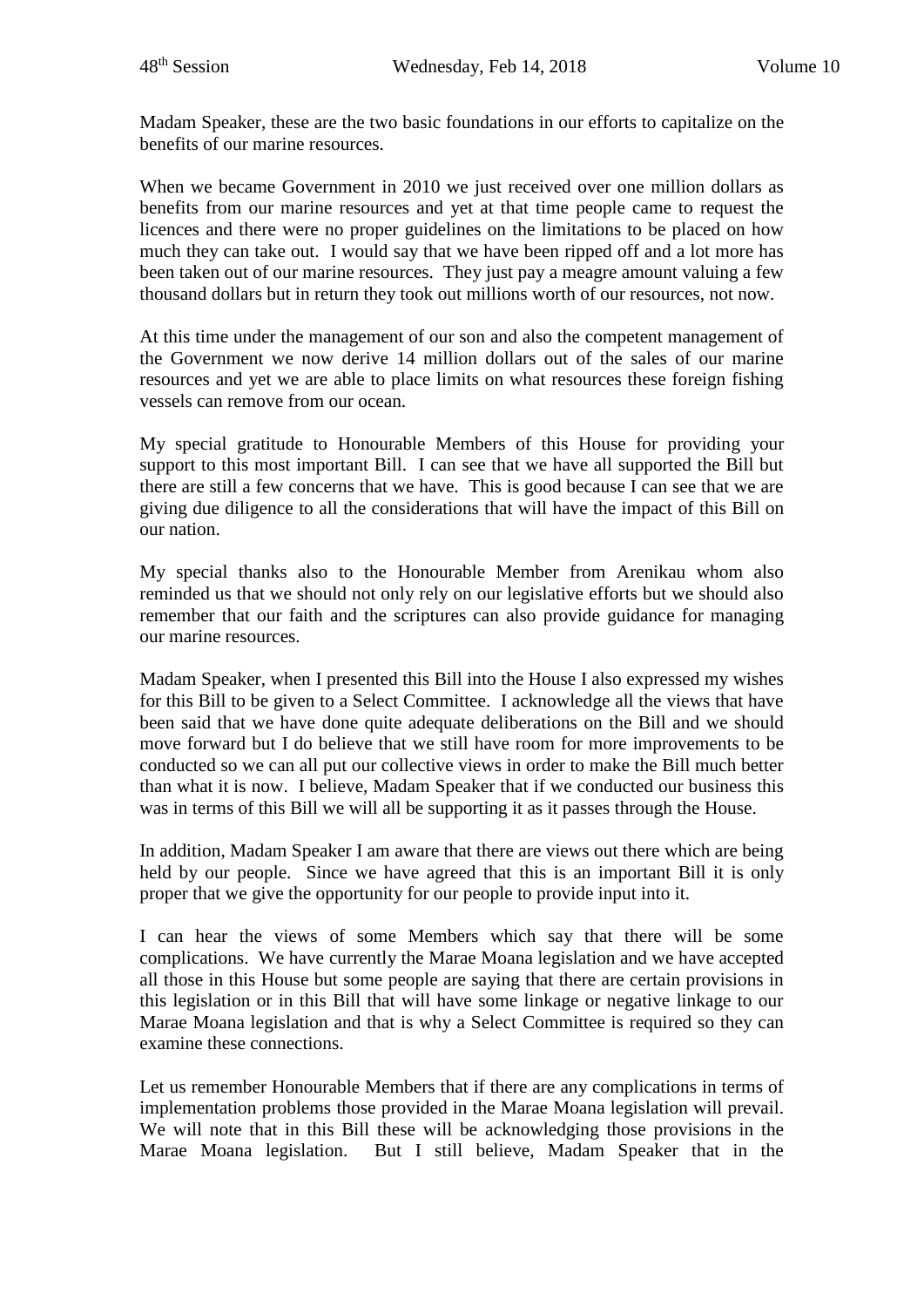implementation of these two pieces of legislation there is still a great need for a Select Committee to really examine all the provisions of this legislation.

I did hear some expressions of views on the conflicts between the Raui and the marine reserves in this Bill or this law will conflict with the Marae Moana Act because authority is vested on the Marae Moana Council for the guidance on the preservation of our marine resources.

In my opinion, Madam Speaker there is no infringement that can be allowed between the legislation of the Marae Moana as well as the stipulations of our Raui regulations.

In this Bill there is no mention of the word *raui*. This is intentional because we are aware that *raui* is for our customs and traditional practices and these are provided under our custom practices of our forefathers and we should still pay homage to all these requirements.

But sadly there are some people within our nation who do not acknowledge and observe the *raui* laws. The Members for Araura Enua know this very well because it is their island that is one of the main culprits of these violations. We can observe them openly going into the *raui* areas and the Scripture says that even if Moses and the Prophets came back to life they will not listen to them. Unlike us the people of Manihiki we are so observing of these regulations. You can hear me my people of Manihiki it is true what I am telling these people. That is why our *raui* is very successful.

All our people and visitors when they come to our island they will note that we harvest all our resources to provide for them.

I believe the people of Manihiki are observing the Raui system because they can see the benefits being shed amongst the population. And when it is time for the harvesting of these resources they are shared evenly amongst the households. And when the island have visiting parties from other islands all the local people go out to harvest these resources.

But I believe the reason why that these Raui are not properly observed because they do not have any teeth and it is only relying on just the goodness and the good heart of the people to observe these rules. The intention under this new legislation is that all the sections of our marine areas that needs to be protected must be handed over to the responsibility of the Ministry of the Marine Resources.

Maybe we are saying that there should be scientific studies done first to establish these marine reserves. Perfect example and it is working well is the bone fishing of Aitutaki. But there is not enough control or adequate measures of control for the bone fishing industry in Aitutaki. And I have been briefed by the Secretary that they have identified the spawning areas for the bone fish and they would like to target these areas and have them protected.

And Aitutaki is reaping the benefits out of this bone fishing industry. Even though the locals are catching these fish with nets there is a need to protect the spawning areas so that the fish can multiple and provide for the locals and tourist that are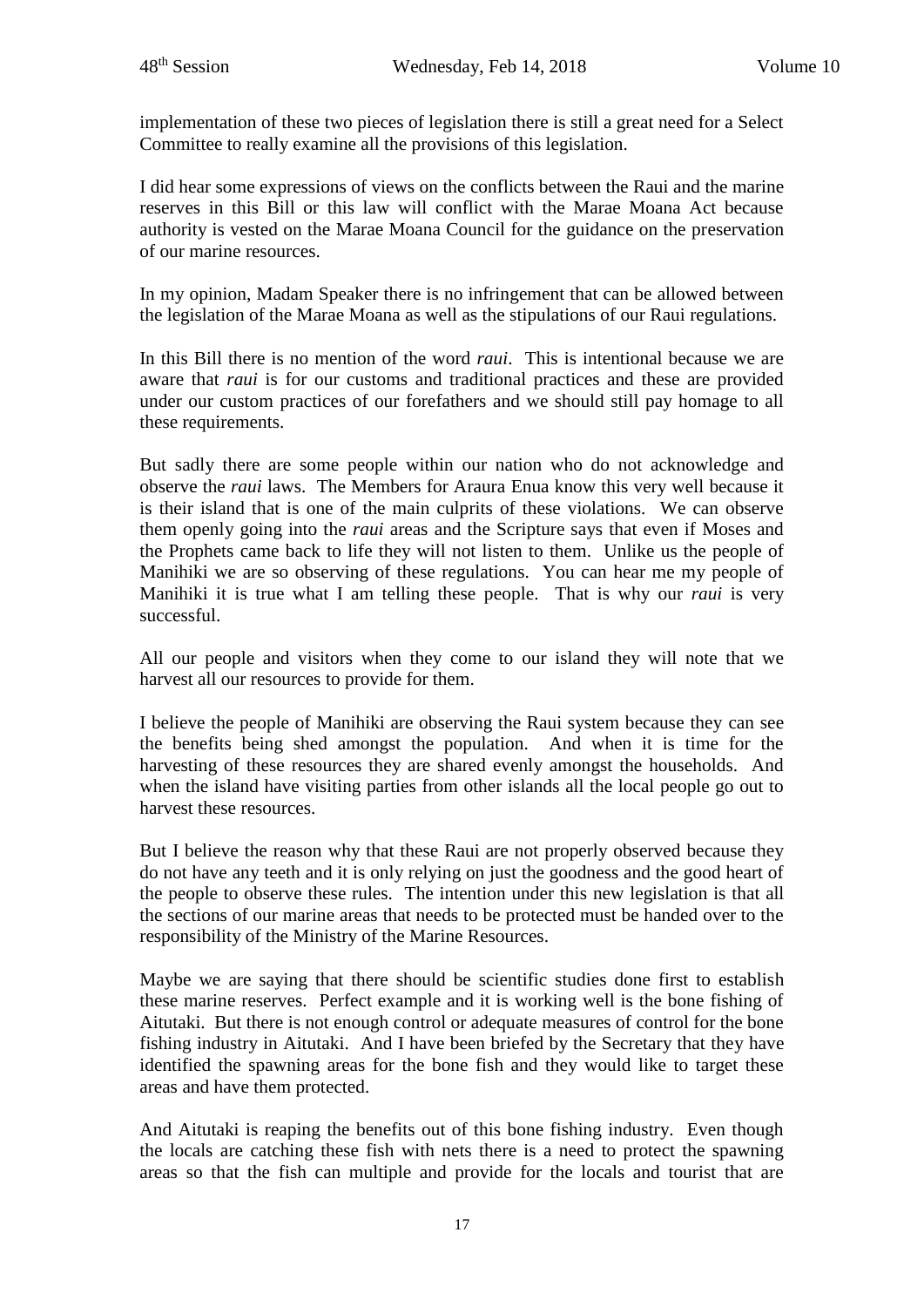coming to Aitutaki to catch bone fish. This is one of the good examples of having reserve areas that is presented in this Bill.

My good friend the Member from the island of Mitiaro has expressed his wishes for the licensing processes to be improved. Maybe because of what had happened in the past and he is quite right. But what I can see Madam Speaker at what is happening these days there is no need for it. The issuing of licenses today is starting through a process initiated by the Ministry of Marine Resources. In fact the application has to be made to the Secretary of Marine Resources first, so really the Minister has no direct involvement in the processing, the receiving and the granting of fishing licenses except in signing the license.

I think if we are honest enough with ourselves what happened that prompted the comments from the Honourable Member for Mitiaro really had nothing to do with the licensing process. It took place after the license has been granted but the final point I want to make on this issue Madam Speaker is this. The current practice is that before the Minister sign the licenses, any license application, it must be first approved by Cabinet. And perhaps if there is an amendment to this particular provision I would suggest that it is just the addition of the word "to be approved by Cabinet".

But as of now there is no risk of the Minister of Marine Resources making off with millions of dollars as was expressed by the Honourable Member for Mitiaro yesterday. I have absolute trust in the integrity of the process.

I want to make a few comments of some of the matters raised by the Honourable Member for Murienua. And particularly in respect of his comments on the EU fisheries access agreement. I know we went through a lot of turbulence when we were looking at this particular agreement but I can see that the misunderstandings persist till today.

I want to quote some figures. Last year only two European vessels chose to fish in our waters and for only thirteen days of fishing and they harvested 600 tons of fish. This was well short of the 7,000 tonne authorised under the access agreement. Nevertheless the financial payment received by this country was \$1.5million for 13 days of fishing my friend. This make us one of the highest returns for access anywhere in the world and for the benefit of my friend the agreement is subject to review annually. And it can be terminated by the giving of three months' notice, so there is nothing permanent about it.

May I just mention this Madam Speaker that the EU funds through their policy support out of this access agreement actually contributed to the upgrade of the MMR monitoring centre, to the payment of fuel subsidies to the fishermen of this country and some tangible help to the fishermen in the Outer Islands including the Northern Group and the recruitment of marine scientist.

Madam Speaker it is important that we able to entrust our Cook Islanders with the responsibility of this Bill but we must also heed the warning issued by one of our members to be vigilant to foreign agendas and to the armchair critics of there are many. Cross agency collaboration and cooperation between MMR, National Environment Service and the Ministry of Transport and the Seabed Minerals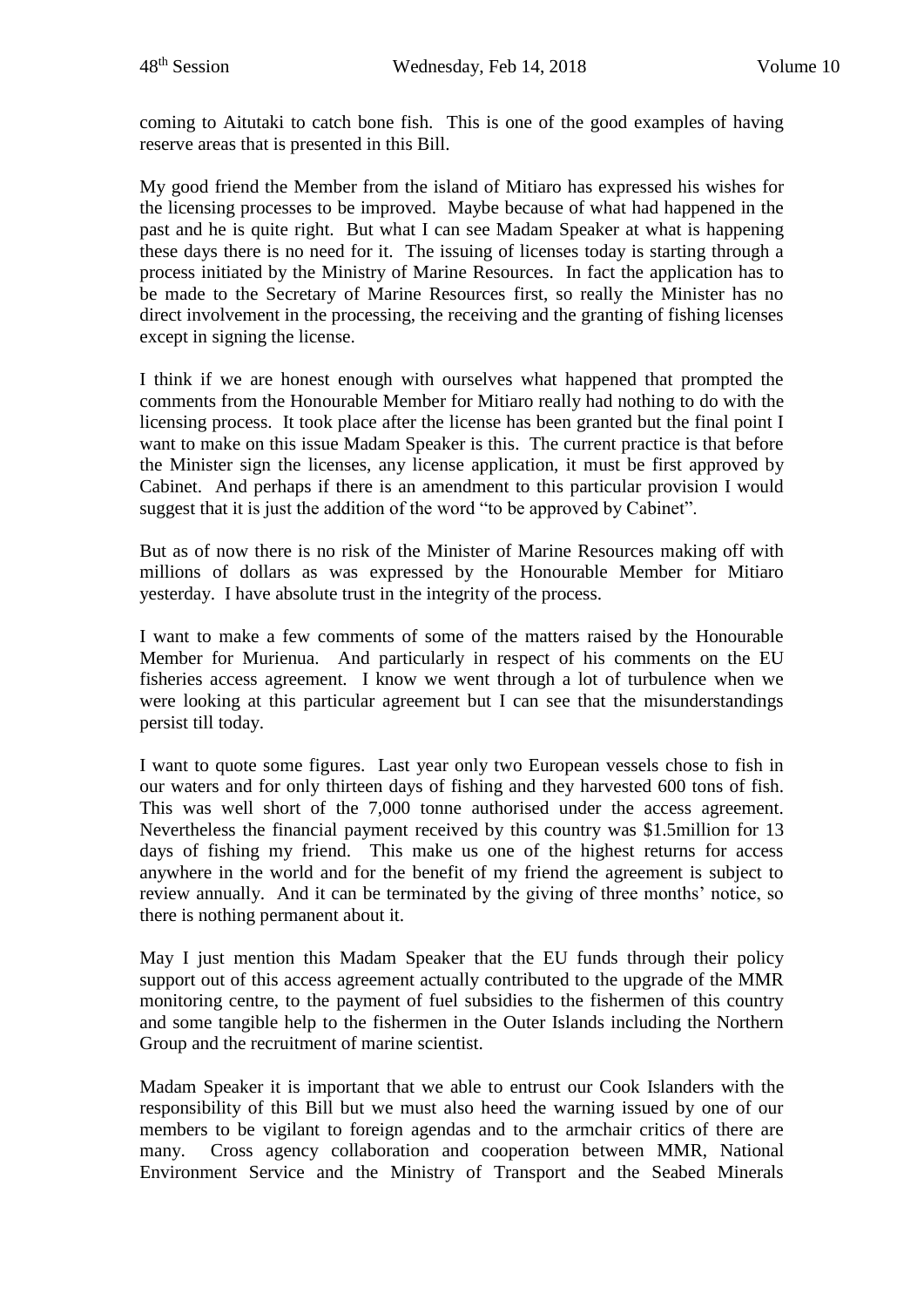Authority is a daily occurrence which can only improve through integrated efforts under our Marae Moana. I cannot commend this House for the giant step we took last year of passing the Marae Moana legislation.

In order to make it more effective we must also enable the appropriate management bodies and legislations such as this Bill to serve its functions. I agree with the Honourable Member for Oneroa in his address that we legislatures must ensure that we uphold the principles of accountability and responsibility. I believe this Madam Speaker to be the right course of action.

Madam Speaker in closing I fully support the proposal that this Bill be referred to a Select Committee for further examination and investigations. And to that end if I may Madam Speaker.

I move that a special Select Committee…

**MADAM SPEAKER:** Honourable Prime Minister, thank you very much, just take a seat for now. Thank you for rounding up the debate on the Marine Resources Bill.

I will now put the Question. The Question is:

# **That the Marine Resources Bill 2017, be now read the Second time?**

### **Motion agreed to**

**ACTING CLERK AT THE TABLE:** A Bill Intituled: An Act to provide through the conservation, management and development of Marine Resources, fish processing and export and related matters.

**MADAM SPEAKER:** I now call on the Prime Minister to move a Motion please.

**HON. H. PUNA:** Thank you Madam Speaker. Madam Speaker I move:

**That a Special Select Committee called the Marine Resources Bill Committee be established for the Marine Resources Bill comprising of the following Members: Mr Mona Ioane – Chairman Mrs Rose Brown – Member Mr Toka Hagai – Member Mr Tai Tura – Member Hon. William Heather Jnr – Member Mr James Beer – Member Mrs Selina Napa – Member** 

And with the powers and procedures applying to a Select Committee under the Standing Orders and to report their findings and conclusion to Parliament by  $31<sup>st</sup>$  May 2018.

**MADAM SPEAKER:** I now call a Seconder for the Motion please.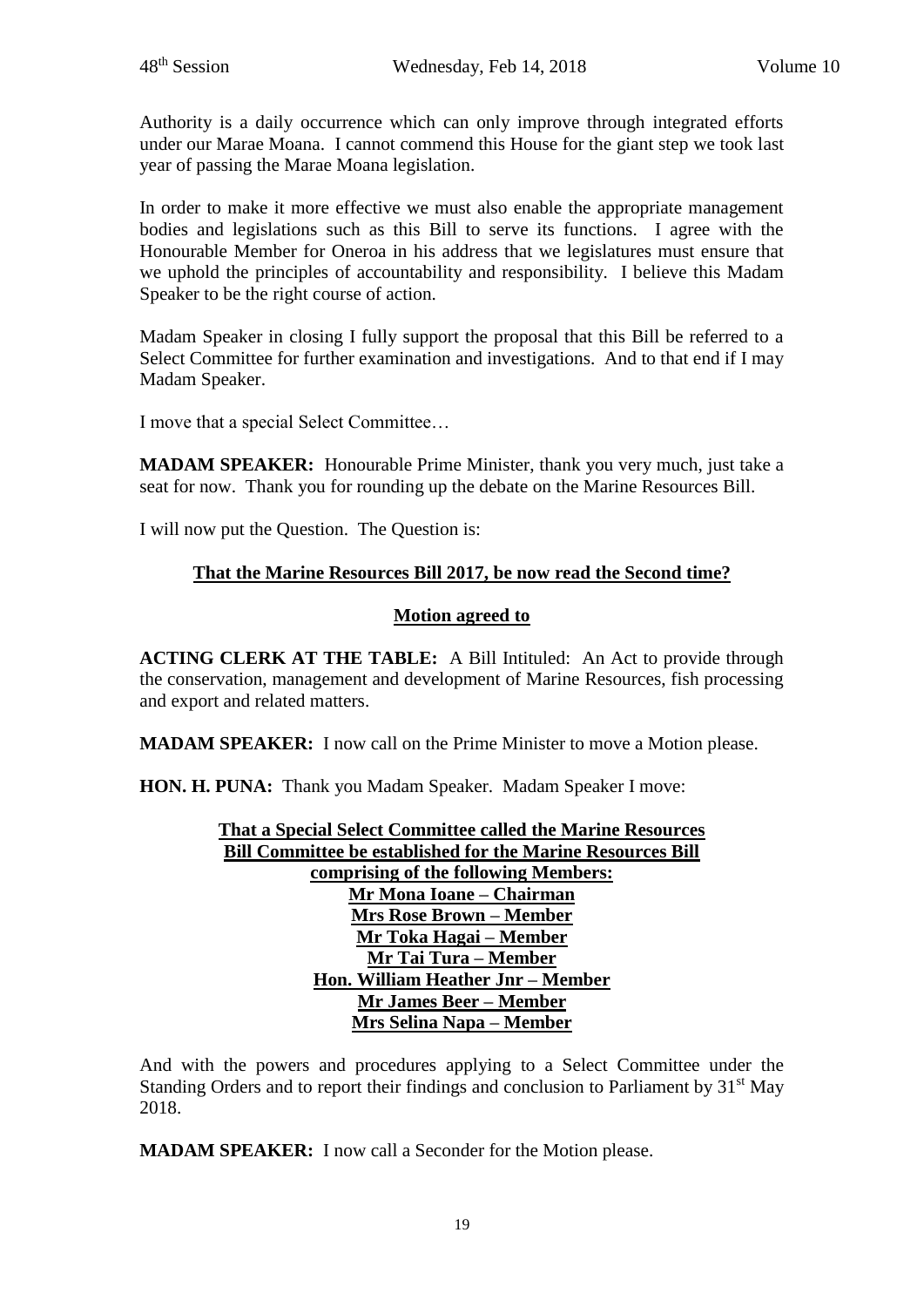# **Seconded by the Honourable Nandi Glassie**

The Question is:

# **That the Motion be agreed to?**

# **Motion agreed to**

May I call on the Prime Minister to make a second Motion please and the Motion is to refer the Bill to the Select Committee.

**HON. H. PUNA:** Thank you madam Speaker. I move:

### **That the Marine Resources Bill be referred to the Select Committee just established**

**MADAM SPEAKER:** Prime Minister may I please ask you to complete that by saying, and to report their findings and conclusions to Parliament by  $31<sup>st</sup>$  May 2018.

**HON. H. PUNA:** Thank you Madam Speaker. I thought by referring to that specifically in the Motion that there was no need to repeat it. I do repeat and add to the Motion:

# **That the Committee be vested with all the powers and procedure as provided by the Standing Orders and for them to report their findings and conclusion to Parliament by 31 May 2018.**

**MADAM SPEAKER:** I call a Seconder to the Motion please.

# **Seconded by the Honourable James Beer**

The Question is:

# **That the Motion be agreed to?**

#### **Motion agreed to**

# **ORDERS OF THE DAY**

We will now go to the Second reading of the Maritime Zones Bill. I call on the Prime Minister to move the Motion.

**HON. H. PUNA:** Thank you Madam Speaker. I move:

# **That the Maritime Zones Bill 2017, be now read a Second time**

Madam Speaker, this Bill before the House will repeal archaic Acts such as the Continental Act 1964, the Continental Shelf Amendment Act 1977, the Territorial Sea and Exclusive Economic Zone Act 1977 and the more recent Territorial Sea and Exclusive Economic Zone Amendment Act 2011 and the same similar Act of 2012.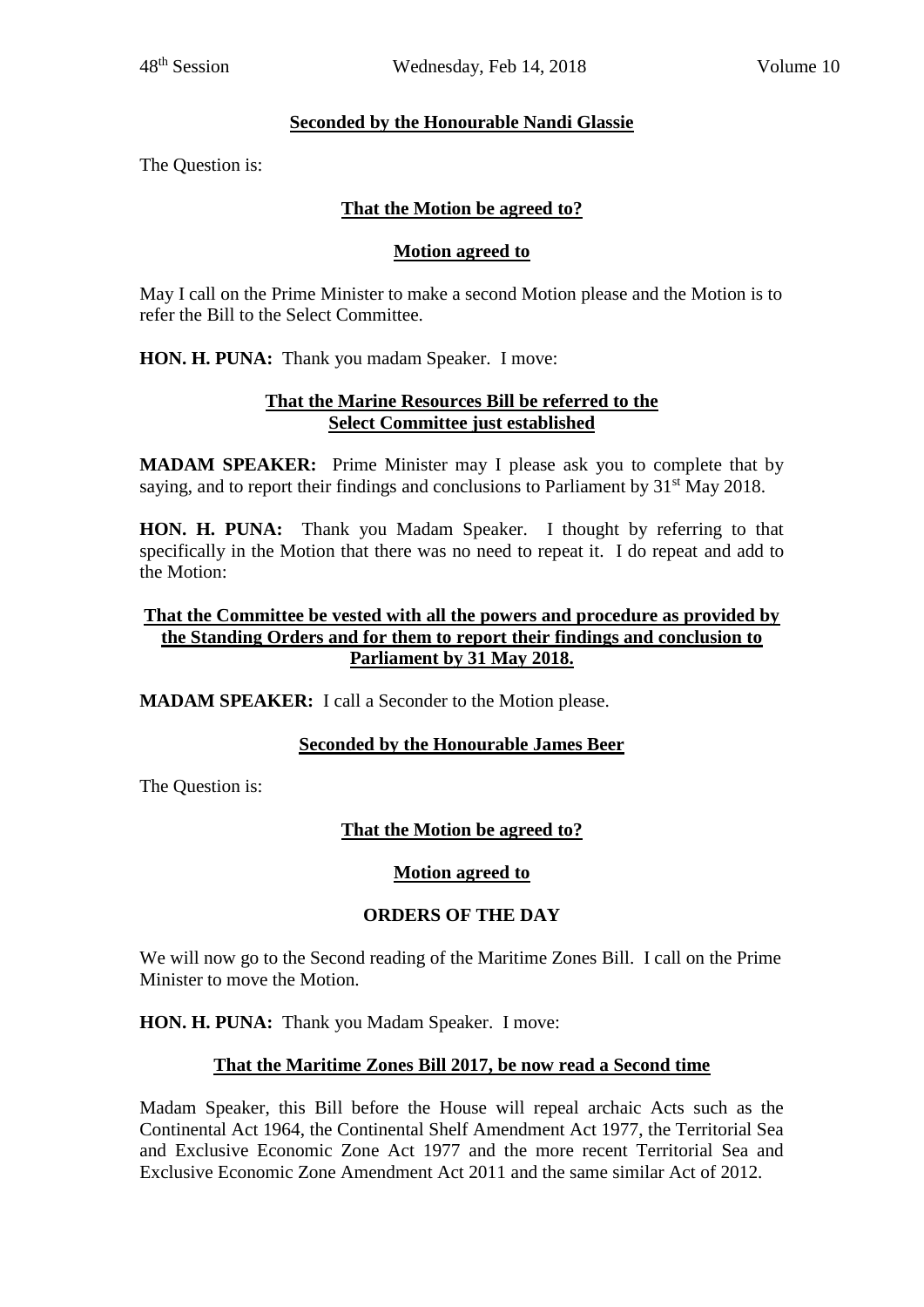Madam Speaker and Honourable Members, these Acts were modelled on the New Zealand legislation and were passed before some of us were born. More importantly, they were passed before the United Nations Convention on the Law of the Sea, UNCLOS was ratified.

This new Bill will ensure that our Maritime boundaries are consistent with the UNCLOS, reflect the modern arms of Government that we have today and the advancement of technology that was not available at the time. For example Madam Speaker, we are removing references to statutory authorities that no longer exist such as the New Zealand Secretary of Defence.

We are also allowing for the use of satellite mapping technology to establish our Maritime boundaries. This sort of technology was not available during the time of these Acts.

For ease of reference and for clarification sake, this Bill is set out in five parts. The inland waters, the territorial sea, the contiguous zone, the exclusive economic zone and the continental shelf of the Cook Islands as maritime zones.

For those like me who have no idea, it should be noted that a nautical mile is a unit of distance equal to 1.852 metres.

Honourable Members and Madam Speaker, the baseline of our country's territorial sea is also set by this Bill. A base line is the line from which the seaward limit of a state's territorial sea and certain other Maritime zones of jurisdiction are measured.

Normally, a sea baseline follows the low water line or mark of a coastal state. The baseline of the territorial sea refers to the line from which the seaward limits of the Cook Islands Maritime Zones are measured. These includes the breath of the territorial sea, the seaward limits of the contiguous zone, the exclusive economic zone and in some cases the continental shelf.

For clarification sake Madam Speaker, some of our people in the Northern Group islands and even in Aitutaki might be wondering where their baseline should be drawn from. Because we have internal waters with islands on the reef and the question might be raised, well which is our baseline because in some cases you have two coastal lines facing the ocean.

Well the simple explanation is that the internal waters are those within the reef of the islands and the baseline has to be measured from the surrounding reef.

There are many types of territorial sea baselines depending upon the shape of the coast line in any given circumstances. There is a normal baseline, there is the straight baseline and there is the bay or river closing lines which are different one from the other. I do not think these apply in our case Madam Speaker so I will not go into them and I will now go into the different zones set out in the Bill.

First the internal waters. These are those areas of sea that are on the landward side of the base line of the territorial sea so as I was explaining earlier in the case of say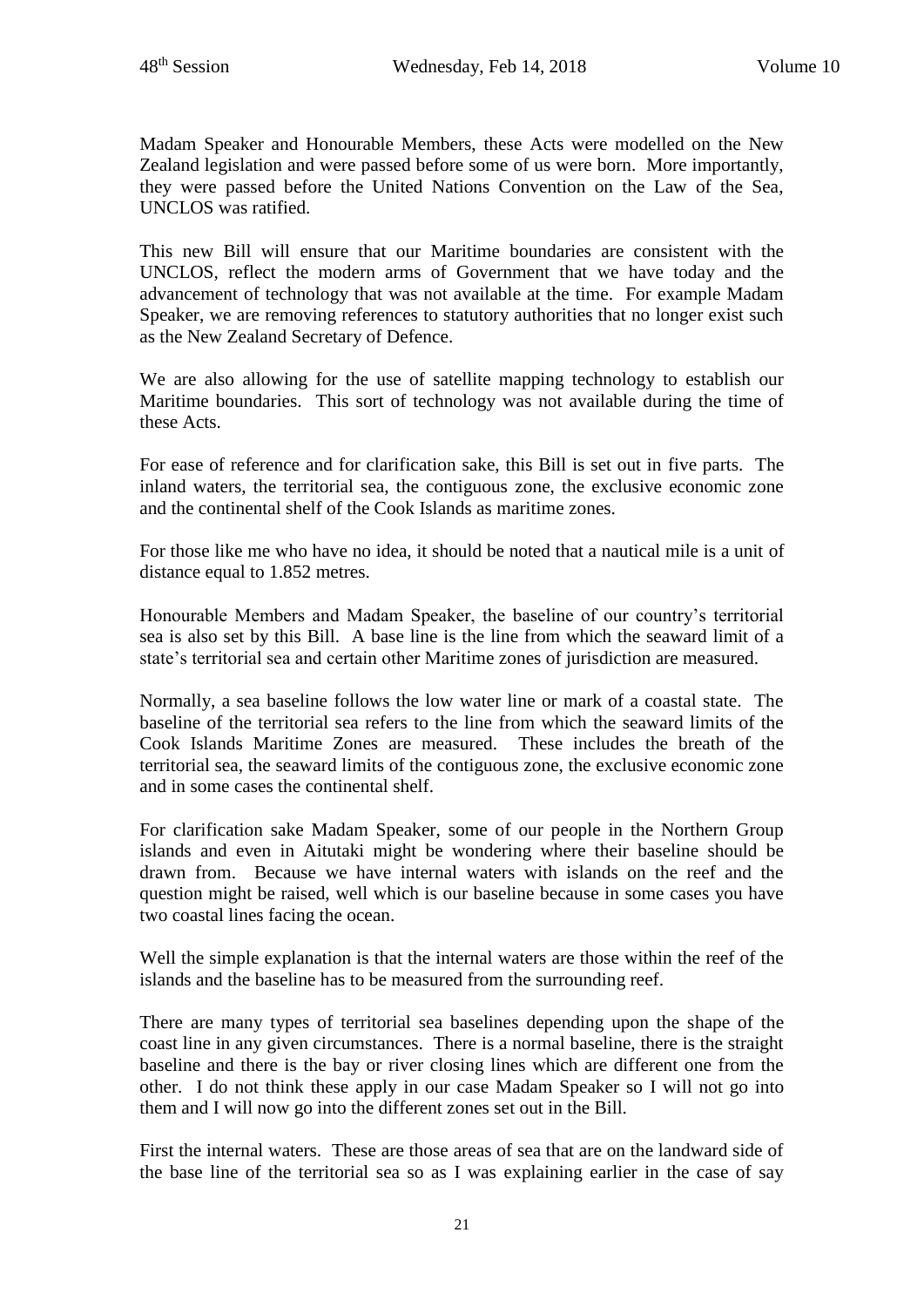Manihiki our internal waters is the lagoon because it is enclosed by atolls and the two main islands on the surrounding reef.

The territorial sea the second zone, Madam Speaker is a belt of water not exceeding 12 miles or 22.2 kilometres in width measured from the territorial sea base line which is usually the mean low water mark.

This Bill also confirms that the seabed and subsoil of the internal waters and the territorial sea are vested in the Crown.

The third Maritime zone is the contiguous zone which is that belt of water contiguous to the territorial sea next to the territorial sea the outer limit of which does not exceed 24 miles from the territorial sea base line.

In this zone the Cook Islands may exercise control necessary to prevent and punish infringements of its customs, fiscal, immigration or sanitary laws and regulations within its territory or territorial sea.

Fourth zone is the exclusive economic zone. This is an area beyond and adjacent to the territorial sea. The total area of our EEZ minus land area is 1,976,000 million square kilometres the outer limit of the exclusive economic zone cannot exceed 200 miles from the base line from which the breath of the territorial sea is measured.

Madam Speaker, Honourable Members I know this is a bit complicated but it is very important that we get a grip of the different zones so that we can understand when we debate the principles and merits of this particular Bill.

The fifth and final zone is the continental shelf and this is the area of the seabed and subsoil which extends beyond the territorial sea to a distance of 200 miles from the territorial sea base line.

Madam Speaker, Honourable Members we might all be aware that the Cook Islands have a current application before the United nations to extend its continental shelf and this application relates to the continental shelf in our North outside of Manihiki and Penrhyn and the argument has been put for us by the Commonwealth Secretariat that these continental shelves are an integral part of the land masses of Manihiki and Penrhyn.

I acknowledge the work that our former Prime Minister Dr Terepai Maoate, the late Dr Terepai Maoate has done in respect of this particular application because if our application succeeds we stand to gain about 400,000 square kilometres extra in addition to our nearly two million square kilometres of EEZ now.

The Bill before us today therefore reflects our national interest by providing that the continental shelf can extend beyond the outer edge of the continental margin.

Part 3 of the Bill, Madam Speaker refers to a number of general and miscellaneous provisions which I will leave to Honourable Members to read up on but I think I need to let Honourable Members know now that a lot of changes have been made to this Bill after it was introduced into this House late last year. We will go through these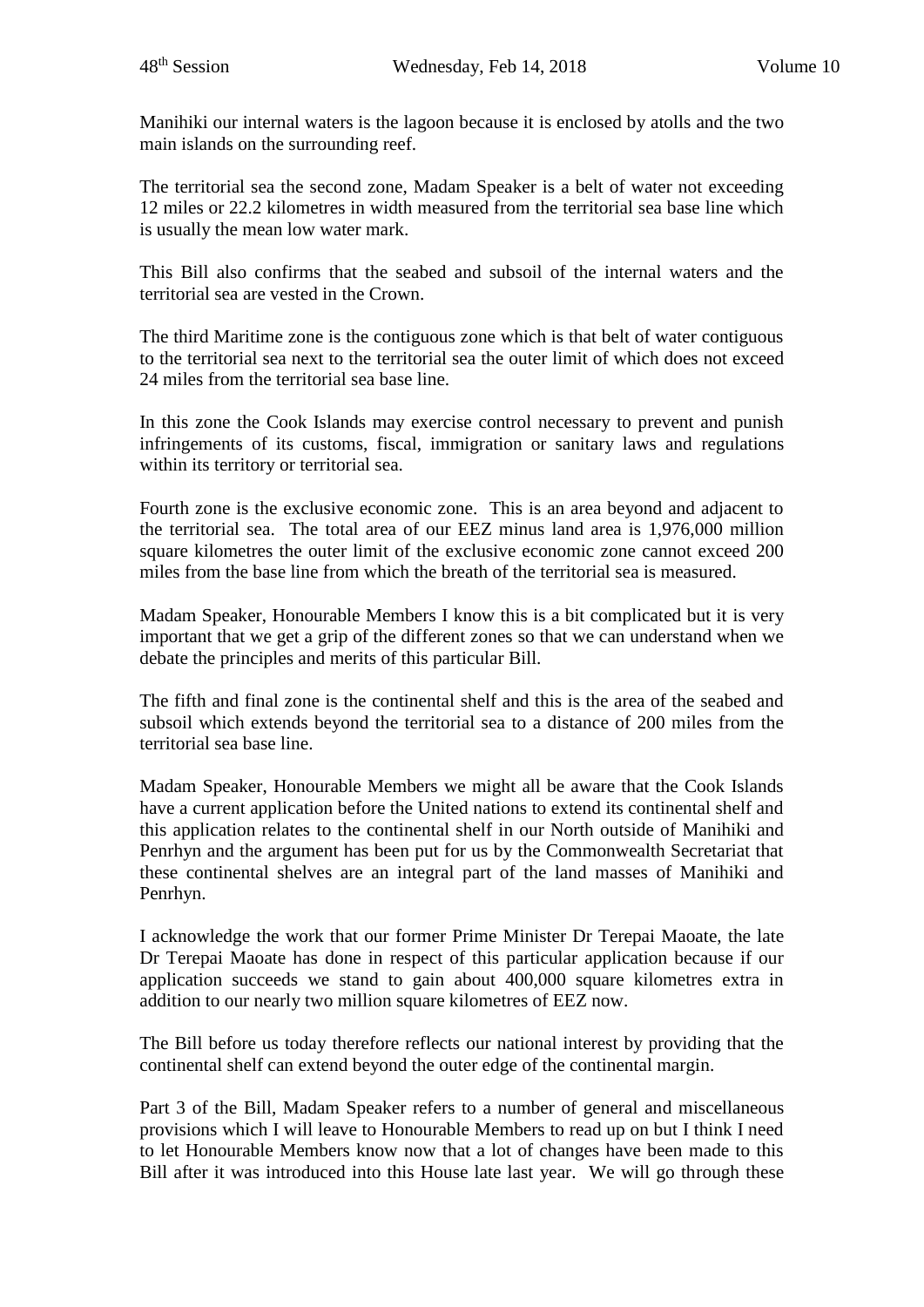changes as we debate the principles and merits of this Bill or even in the Committee stage but at this point in time I just want to signal that there may be some confusion because of the changes that have been made very late.

There is one important point I should touch upon. Honourable Members will recall that your Government took the initiative of declaring an exclusion zone around each of our island extending 50 miles from the base line of our territorial sea. I want to make it very clear that this legislation, this Bill would not affect or have an impact on that declaration whatsoever.

What this Bill does reflect are the international norms and the zones accepted by all countries of the world. These are the zones acknowledged and accepted by the world pursuant to the United Nations Convention on the Law of the Sea but our declaration of our exclusion zone of 50 miles around each island is not affected by this.

This is an issue that the Marae Moana Council discussed with the Secretary of Marine Resources last Monday and I am sure that we will also be interested to hear as to what is being done to accommodate this new declaration by this country of the exclusion zone.

So, with those few introductory remarks, Madam Speaker and Honourable Members I commend this Bill to this Honourable House. Thank you.

**MADAM SPEAKER:** Thank you Honourable Prime Minister. I seek a Seconder for the Motion on the Floor please.

# **Seconded by the Honourable Mona Ioane**

The Question is:

# **That the Bill be read the Second time?**

Are there any speakers? As the Seconder Honourable Member you have the first opportunity to speak if you would like to.

**MR M. IOANE:** Thank you, Madam Speaker. Greetings to us all this afternoon in the Name of the Lord. I thought I would speak tomorrow but I want to share some thoughts on this Bill. This is a new Bill to us and it is an important Bill for our people as well.

To our people listening in from the further northern island of Tongareva and down south to Mangaia greetings in the Name of our Lord. Special greetings to my constituency and to every person on the island of Aitutaki, Church Ministers, traditional leaders and to all people greetings in to our broadcast.

Madam Speaker as highlighted in our recent workshop last week it was explained to us Members in attendance the principles of this Maritime Zone Bill 2018. It was outlined and identified to us the territorial zoning of our ocean. The sectors or zones in our waters and sovereign rights over this areas. Our people needs to understand where our rights are as a country over the zones of the sea or ocean around us. To our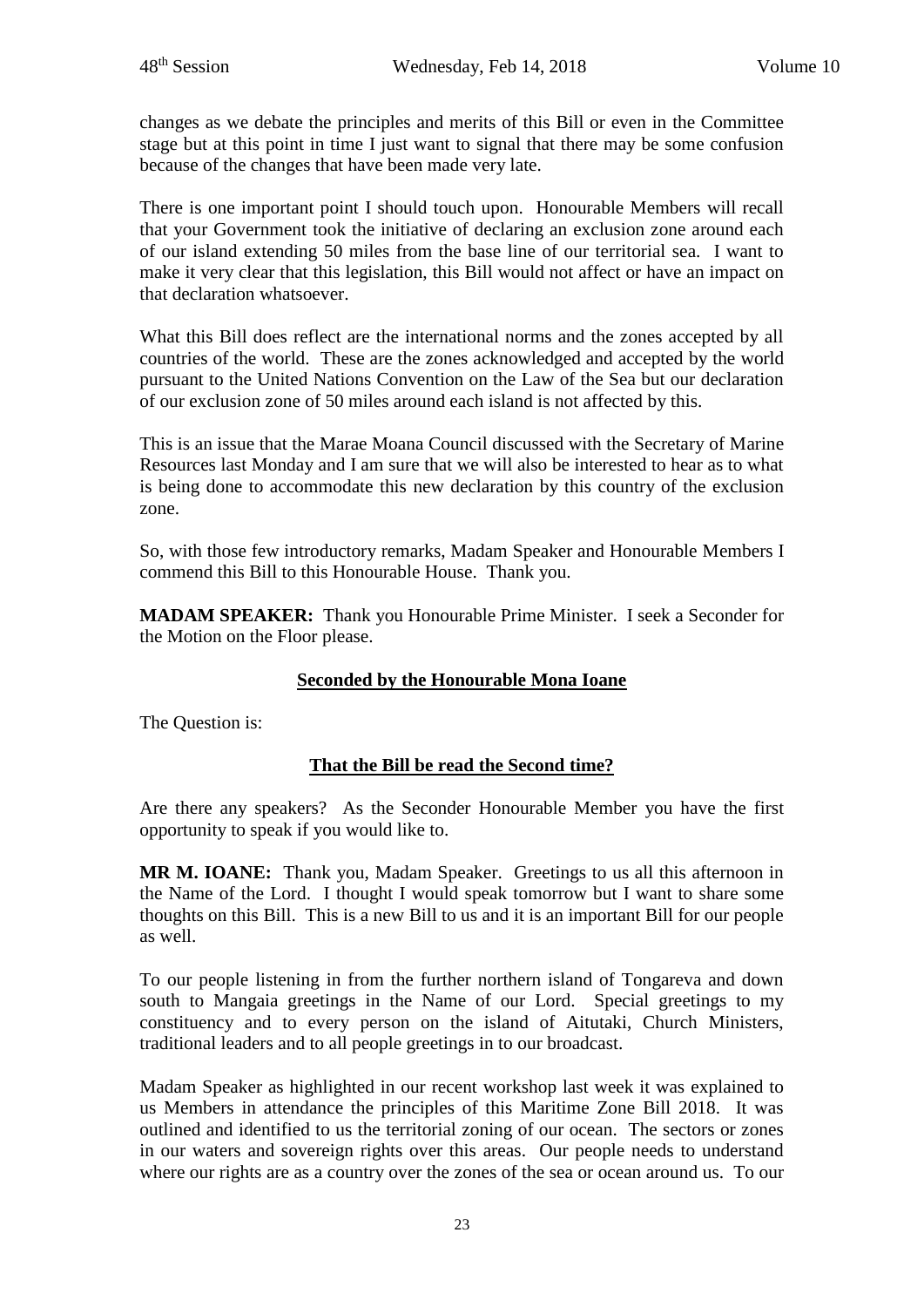people there are no restrictions to our rights as a country with regards to the waters around our island country.

Our people think that all the waters or ocean that surround our island country from Pukapuka in the north to Mangaia in the south this vast ocean belongs to us. Maybe under our traditional customs they are thinking that gives us the right with our ocean. Because our fore fathers sailed these open waters that gives us the right today to call it our own and our claim on this ocean is superior to any other country.

This was shown to us at our Members workshop by the Ministry of Marine that this is not a correct thinking. There are limits and zones that clearly shows where we have rights and where we do not have any claim. I think that the zoning diagram should be inserted or attached to the Bill. And to include the mapping of the different zones in the Bill it will be easily accessible to our people and when they open the Act it will be clear to them how our ocean waters are zoned.

This diagram of the maritime zones is similar to our land diagram when we are asking the family for piece of land. We need to show our family the limits of the piece of land that you are asking them to give to you. The map you will bring to the family will show which section is already claimed by another family member and which section are still vacant. Otherwise you are not entitled to the section of land. The land map of our sections of land is similar to the maritime zones map.

If we insert this diagram at the back of the Act this will assist our people in recognising the different zones of our ocean, what they are referred to and how far these zones are marked from the land and so forth. As I said before most of our people are not bother to read pages of written documents but when you place before them pictures or diagrams they will find it easy to comprehend.

The diagram that was shown to us at the workshop clearly shows where our internal waters, territorial sea, exclusive economic zone and open sea. It clearly shows where our internal waters start and the boundaries. There is the first reading of a 12 nautical miles away from the land and a second 12 nautical miles out from the first 12 nautical miles and then the 200 EEZ. I believe when this diagram or map is shown to our people they will have a clear understanding of the zones and our rights to it as a nation.

The chart will make it clear to our people the marking of our water zones around our islands. The people must also know where this maritime zone map comes from and that is the United Nations Convention on the Law of the Sea. Our people must know the background as to the reason we have to make a law such as this. This Bill is also connected and related to the Marae Moana Act.

If this map is accessible to our people then they will be able to identify the exact locations of the zones. On the FFA surveillance television it shows the Kiribati zoning. I believe we can ask FFA to put on their surveillance map our country's maritime zones also so they can detected all the fishing vessels that may come into our water zones.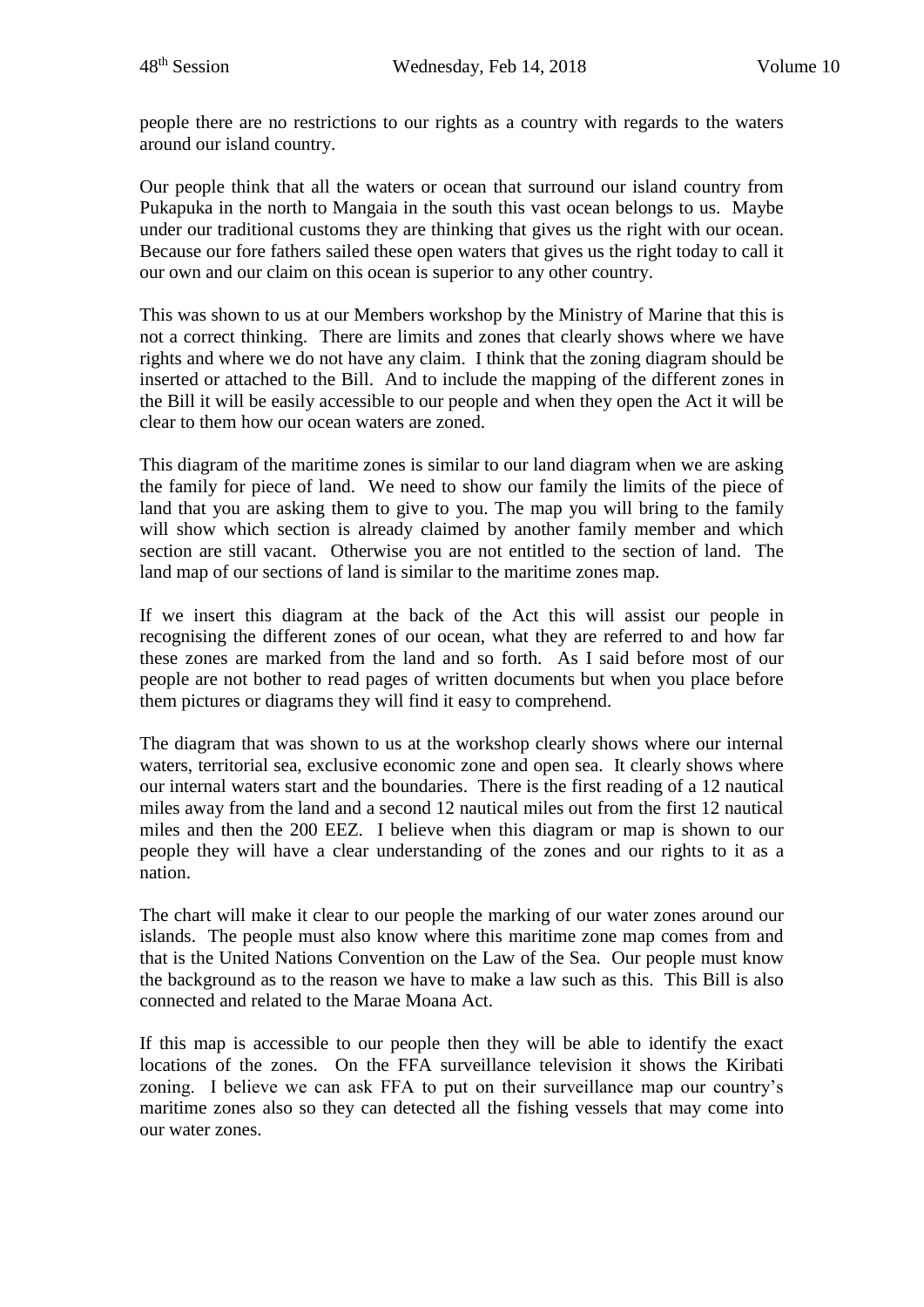The Kiribati zones have restrictions and no one is allowed to fish with these waters and the FFA is monitoring these zones where no fishing is allowed. Maybe we can request them to put the Marae Moana boundary zones and our Maritime Zones on their surveillance system. I believe that this is a major section for our ocean because the Marae Moana borders will encircle much of our ocean. Our own people will be able to identify specifics limits of our Marae Moana and limits where they can fish.

Madam Speaker this is a very important Bill for our country. Our reef will be included in the 12 nautical miles territorial sea zone. We are not to be confused that the boundary begins at the reef. The Bill clearly states the territorial sea begins at the low water mark between land and sea. Some of our islands they have small islets will those be included in the zoning. It cannot be because it is an islet and the Bill states it must be an island.

Madam Speaker these are my views which I want to speak on the Bill. This is another Bill that I think must be taken to our people so they have a clear understanding of what we are talking about the different zones of our ocean.

I strongly support this Bill Madam Speaker, thank you.

**MADAM SPEAKER:** Thank you, are there any further speakers. And I see the Honourable Ngamau Munokoa you have the Floor.

**MRS N. MUNOKOA:** Kia Orana Madam Speaker and to all of us in this Honourable House. Even if I did not attend the Members workshop as the Member Mona Ioane was alluding to. Since a child I was taught my parents how to read the borders of the sea. We know the areas that belong to the community and the areas that are privately owned.

I do not believe someone of my age would not know the practice during those days. During the past years when hotels are built, they restrict people from crossing to go on the beach. I always say that the beach side do not belong to them but because today people think like that the reason types of Bills like the one we are discussing now is made.

For me, we should correct the clauses that need improvement but I believe if my house site is close to the beach, the actual beach belongs to our people.

Therefore Madam Speaker these are my views regarding the zoning areas on our beaches. Thank you.

**MADAM SPEAKER:** Thank you Honourable Member. I see the Honourable Minister Nandi Glassie.

**HON. N. GLASSIE:** Thank you Madam Speaker and Kia Orana to all of us again this afternoon.

Madam Speaker before I express my views on the Bill before us, I would like to make some comments about the gentleman who passed away on our island Enuamanu. His name is Tura Koronui but the name I know him very well is Ninja.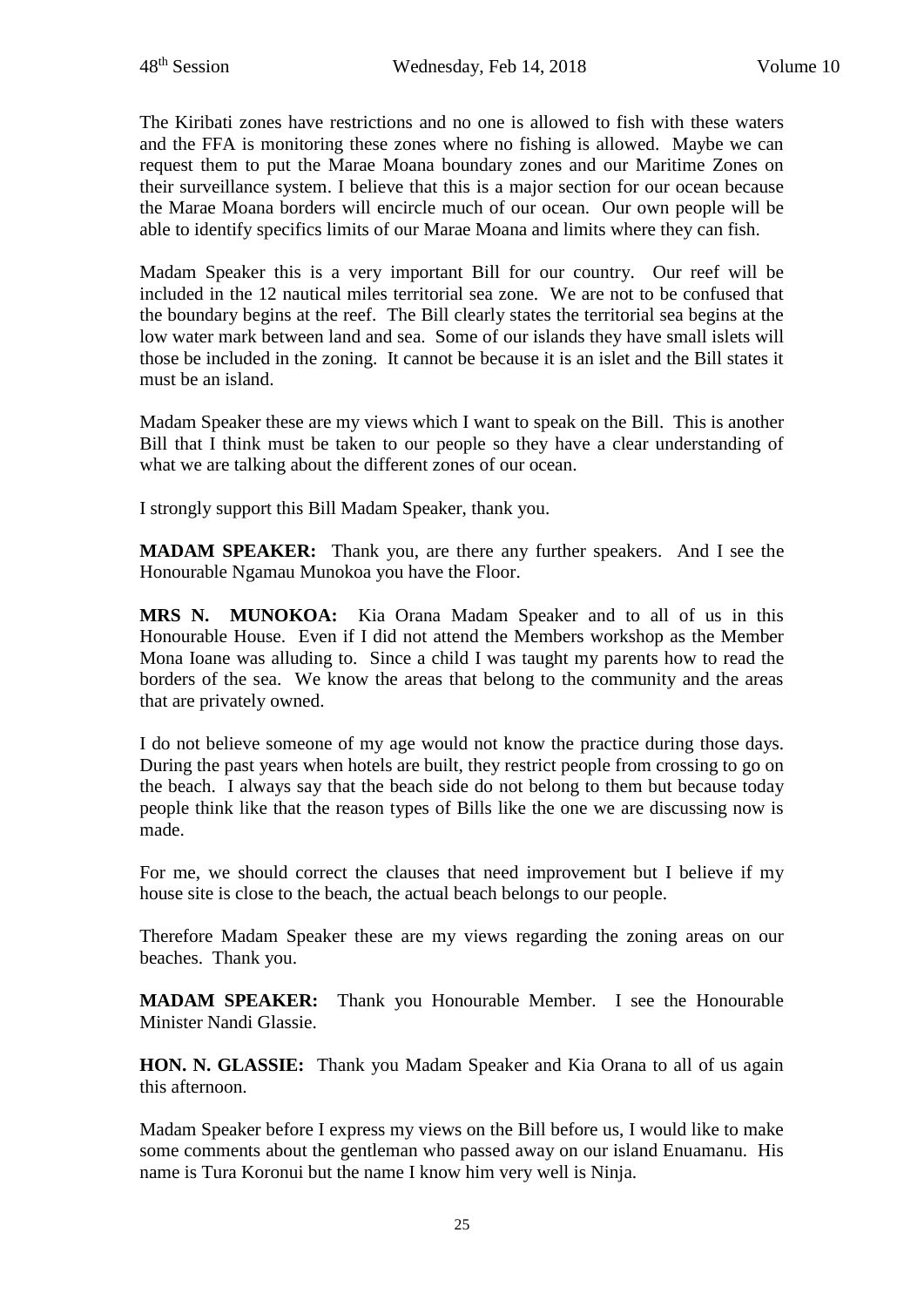One day we met in Atiu. I said to him, the name I know of you when we were at school is Tura but when I returned from New Zealand you have a new name which is Ninja. Why are you called Ninja? He said one day they went hunting pigs. He aimed the gun on one pig but when he shot the pig, two pigs were killed. The people in Atiu said, it is impossible to shoot two pigs with one shot. Only a Ninja can do that. That is the reason he was named the Ninja of Enuamanu.

But on the serious side Madam Speaker, Tura Koronui has spent some years in the Cook Islands Police. At his early days he was a good policeman but throughout his life, his life has always been his passion for the sea. He comes from a family of strong seafarers, the Koronui family.

I believe it was the same Koronui family that pinched the rock from Rakahanga to Atiu that is why we used to have so many flying fish those days in Atiu but that rock did not get to the island if Atiu.

However, there were so much maroro and therefore there is a link between Atiu, Rakahanga and the Seabed Mining Act. Madam Speaker, before I get more complaints from the Opposition I want to remind the Opposition that when you talk about principles and merits there are times you can detour from the Bill.

I was one of those who did not come to the workshop and therefore when I look at all this documents I am trying to make some meanings out of them. Madam Speaker, this Bill is very timely because this Bill follows the Marine Resources Bill and there is a clear marriage or clear connection between the Marine Resources Bill and the Maritime Zones Bill.

If I can make it simple for our people listening in, for the last few days we have been talking about the purpose of the Marine Resources is to look at conservation, management and the development of the marine resources. And then we are look at the Maritime Zones Bill we are looking at is clear purpose is to provide a framework that declares explicit rights of Cook Islanders and other states that we are related to.

One focus of the conservation in there is to make use of the living and non-living things in our waters and the Bill before us talks about the five parts of measuring between the high marks and the waters out there as described briefly by Aunty Mau.

With those understandings of these two excellent Bills if I can just take us back to some kind of a history. I just happened to pick an article I have been keeping in my file and that article went back to July 1974. It was at a Law of the Sea conference that was held in Caracas, Venezuela in South America. At that particular conference the late Sir Papa Albert Henry was representing the Cook Islands and during that time those years back he was able to describe who and what the Cook Islands were.

During that particular conference he impressed on the conference that although we had fifteen small tiny islands but we were surrounded by one of the biggest ocean in the world. He mentioned at that particular conference that his Government at the time in 1974 saw the sea could become the most dominant factor in the development in our economy.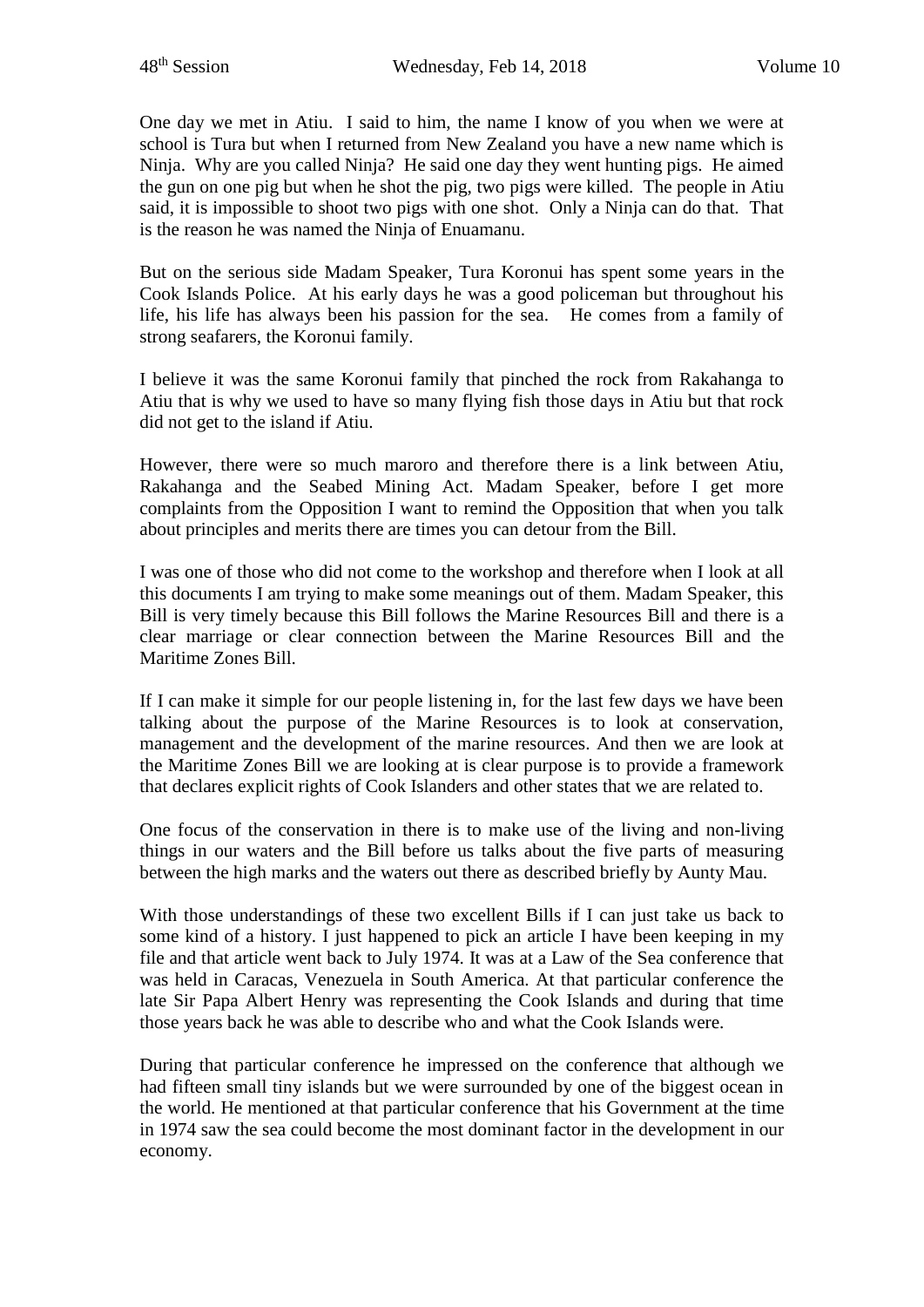I can say Madam Speaker that was a visionary statement made by Papa Albert Henry. His presence at that meeting was looking at how important we can build and expand in the form of economic activities for our twenty thousand people living in the Cook Islands at that time.

If you can imagine at that time there was no talk about how big is the zone for our country, there were no territory and some of the measures being mentioned here, there were nothing at all in other words, he went into that conference saying that we have these resources what can we do in terms of having ownership of the seas surrounding our small islands. So, as a result of his presence at that particular conference we were able to think about it, we were able to put in place what we are talking about the past few days and today.

Based on the Bill that is in debate right now which has a strong historical background that I have described I see a lot of advantages to our people here in the Cook Islands, starting from Rarotonga I can see the benefit of the hotels surrounding the coast they should fully understand that should you decide to build a hotel for the tourism industry this are the law in place where you can do something it or you cannot do based on the marks that is within the Bill.

From Rarotonga then we move out to our Outer Islands and of course these two Bills will help our people in the Outer Islands probably solve the fights over lands in regards to coastal lands and so forth. So, I see this Bill will help a lot of disputes resolution. At the same time the Bill as raised in here will also or is a way of giving the Island Councils some ideas how to put this Bill in their own by-laws.

Of particular in Nga-Pu-Toru, the island of Atiu, Mauke and Mitiaro, which also include the island of Takutea. Imagine if we apply the fifty miles zone, we Nga-Pu-Toru will have quite a sizable amount of waters that we can claim to be ours.

It is a pity Madam Speaker that one of the things I was thinking for Nga-Pu-Toru and Takutea if we can ring fence the territory then we will not have people from next door islands trying to pinch our fish in our waters particularly those around Takutea.

There were times when our people go to Takutea and look for some harvest and they were amazed to see there were some people who harvested our coconuts and our crabs on the island of Takutea and not the work of Atiu themselves.

So, therefore the Member of Parliament for Teenui/Mapumai and Rose and I are thinking of getting our own surveillance boat to make sure we do not have people coming to harvest not only our fish but our coconuts as well on the island of Takutea. Maybe Rose and I will take turns looking after Takutea every now and again.

But on the serious side, Madam Speaker and I know that people are mumbling away there but I want to say that I stand to fully support the Maritime Zones Bill and all its content. The spirit of this Bill works very nicely with the Marine Resource, with Seabed Minerals, with conservation right across our nation in regards to the sea.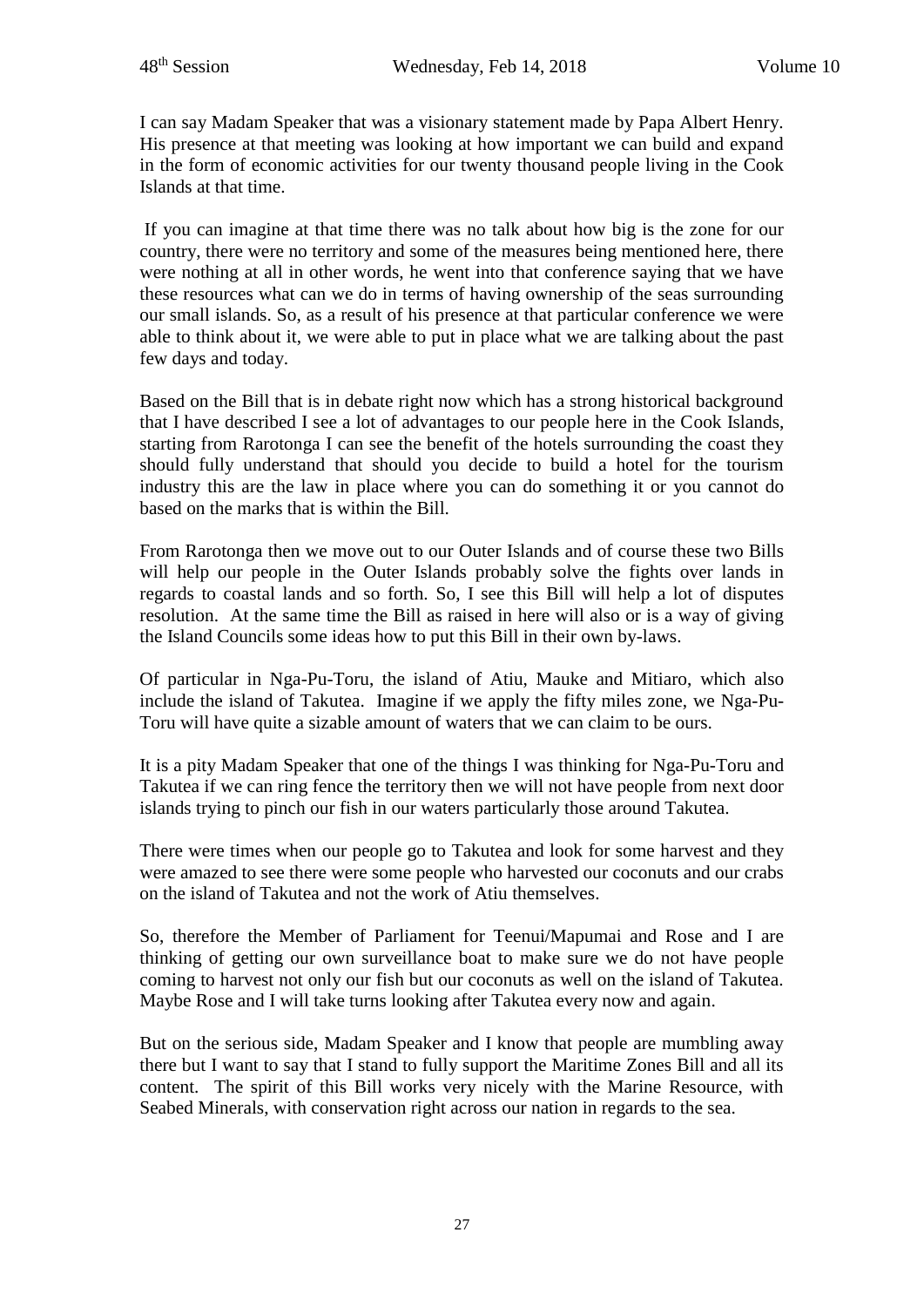Finally, I just want once again to thank the Ministry of Marine Resources under the secretarial ship of Ben Ponia and his most capable staff. On that note I thank you, Madam Speaker.

**MADAM SPEAKER:** Thank you, Honourable Minister. We still have some time if there is somebody who would like to take the Floor. I see the Honourable James Beer.

**MR J. BEER:** Thank you, Madam Speaker. I am grateful for the opportunity to be able to speak on this particular Bill. Madam Speaker, I think it is very obvious that this Bill is actually a very technical Bill in relation to international treaties of which requires a lot of scrutiny by people in the law fraternity, Crown Law and other people with the requisite skills because it is one of those very technical Bills that deals with international treaties like UNCLOS.

The Prime Minister is right to give some credence to the work done by the former Prime Minister the late Sir Dr Terepai Maoate. Even back approximately I think it was 2006 or 2007, I recall the former Honourable Member of this House making a very important trip to the United Nations on our EEZ.

It is a long time ago, so the details escape me at this stage but I do recall it was about getting an extension or extra land based on that application to the United Nations and I think it is important for us as the Prime Minister has pointed out to recognise the work that he provided for this country and the good work that he did and the Government of the day in getting around the whole idea of mining for manganese nodules.

It is also good to see that within the Maritime Zones Bill as well as the Marine Resources Act that we have just passed, of course it has to be assented to by the Queen's Representative that it both recognises the importance of that international agreement of UNCLOS. In particular Articles 51 and 52 of the UNCLOS Treaty dealing with the rights of traditional fishermen and the right of passage of foreign ships.

There are some issues within it that I think would be quite important, Madam Speaker for this also to be referred to the same Select Committee that is going to be dealing with the Maritime Resources Bill.

I have very little to say about it other than to say that I have looked at the Supplementary Order Paper in relation to the Maritime Zones Bill and I have had the opportunity to go to our Legislative Assembly library to check up on the Maritime Zone Act of 2017 that is mentioned within the Supplementary Order Paper. Unfortunately, Madam Speaker I am unable to locate a Maritime Zone Act of 2017.

I have since discovered, Madam Speaker that it is in fact not an Act but a Bill and it might assist us in being able to understand why it is called the Maritime Zone Act of 2017 if it has not yet been passed into law and I think it would be wise of us to make those amendments in the Committee when that time comes about. More to show that the Act was passed in 2018 and not 2017. Simply for a situation of clarity, Madam Speaker in terms of when the Act was actually passed.